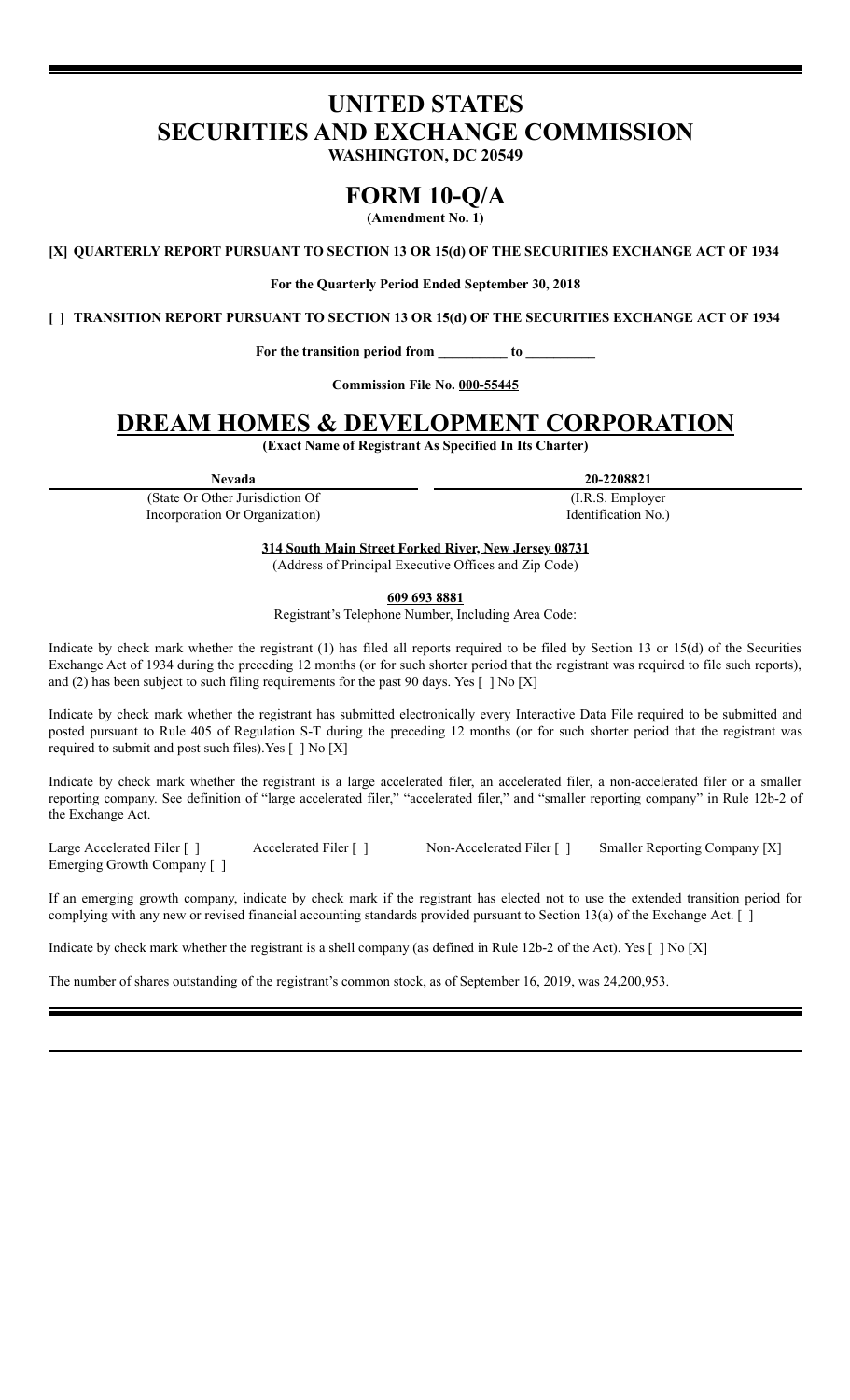## **Explanatory Note:**

This Amendment No. 1 to the Quarterly Report on Form 10-Q ("Form 10-Q/A") of Dream Homes & Development Corporation (the "Company") amends our Quarterly Report on Form 10-Q for the quarterly period ended September 30, 2018, which was originally filed with the Securities and Exchange Commission on November 19, 2018 (the "Original Form 10-Q"). The originally filed 10-Q was not reviewed by the Company's independent registered public accounting firm. The Company subsequently terminated its prior independent registered public accounting firm and engaged Boyle, CPA LLC ("Boyle") as its' new independent registered public accounting firm. This amended Form 10Q has been reviewed by Boyle. The changes to the originally filed Form 10-Q are updates to subsequent events in Note 11 of the financial statements, a restatement in Note 12 of the financial statements and updates to the filing date and certifications.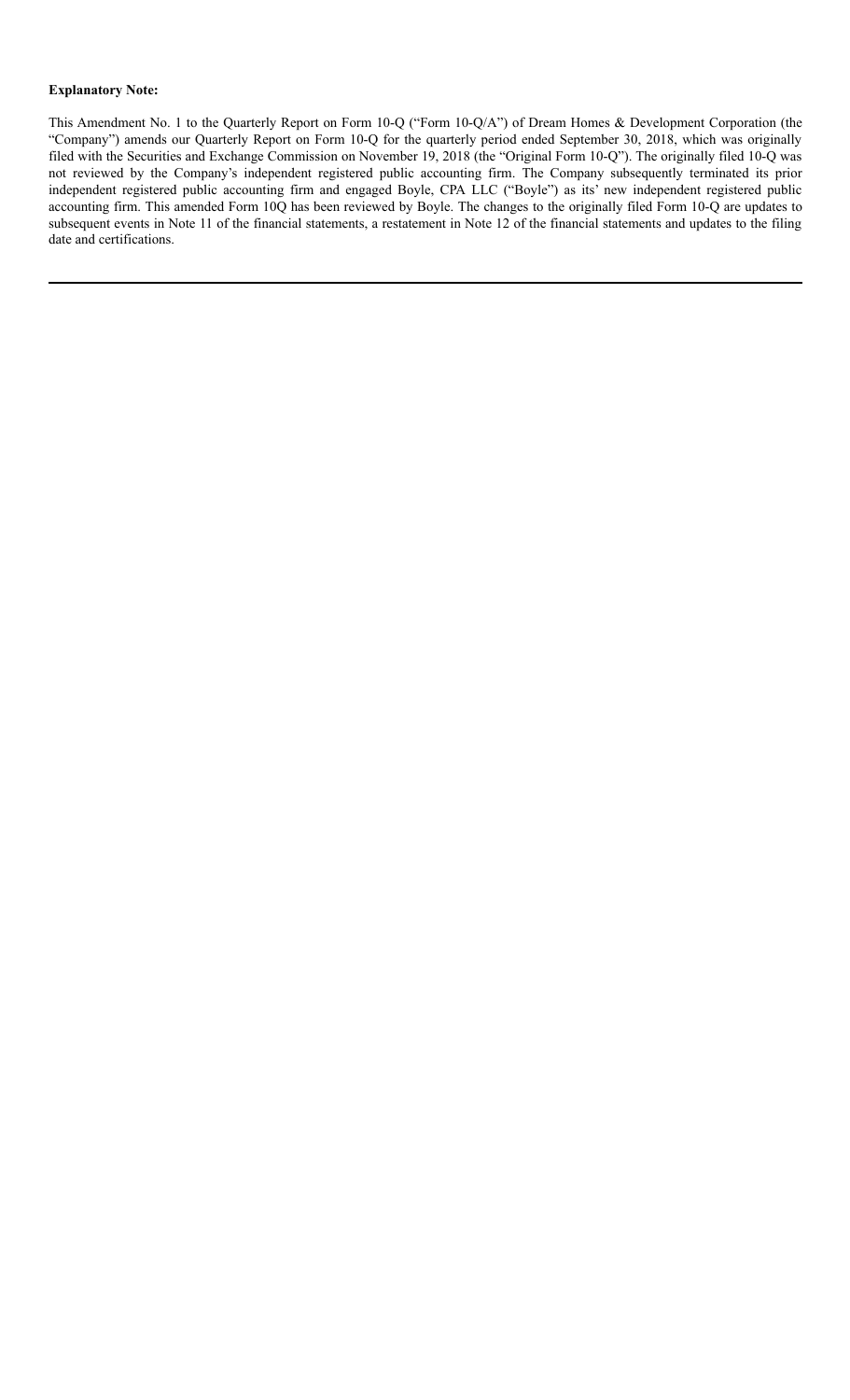#### **DREAM HOMES & DEVELOPMENT CORPORATION TABLE OF CONTENTS**

| <b>PART I. FINANCIAL INFORMATION</b>                                               | $F-1$ |
|------------------------------------------------------------------------------------|-------|
| <b>ITEM 1. FINANCIAL STATEMENTS</b>                                                |       |
| <b>Consolidated Balance Sheet</b>                                                  | $F-1$ |
| <b>Consolidated Statements of Operations and Comprehensive Income (Loss)</b>       | $F-2$ |
| <b>Consolidated Statements of Cash Flow</b>                                        | $F-4$ |
| <b>Notes to Consolidated Financial Statements</b>                                  | $F-5$ |
| ITEM 2. MANAGEMENT'S DISCUSSION AND ANALYSIS OF FINANCIAL CONDITION AND RESULTS OF |       |
| <b>OPERATIONS</b>                                                                  | 3     |
| <b>ITEM 3. QUANTITATIVE AND QUALITATIVE DISCLOSURES ABOUT MARKET RISKS</b>         | 9     |
| <b>ITEM 4. CONTROLS AND PROCEDURES</b>                                             | 9     |
|                                                                                    |       |
| <b>PART II. OTHER INFORMATION</b>                                                  | 9     |
| <b>ITEM 1. LEGAL PROCEEDINGS</b>                                                   | 9     |
| ITEM 2. UNREGISTERED SALES OF EQUITY SECURITIES AND USE OF PROCEEDS                | 9     |
| ITEM 3. DEFAULTS UPON SENIOR SECURITIES AND CONVERTIBLE NOTES                      | 9     |
| <b>ITEM 4. MINE SAFETY DISCLOSURES</b>                                             | 9     |
| <b>ITEM 5. OTHER INFORMATION</b>                                                   | 9     |
| <b>ITEM 6. EXHIBITS</b>                                                            | 10    |
| <b>SIGNATURES</b>                                                                  | 11    |

2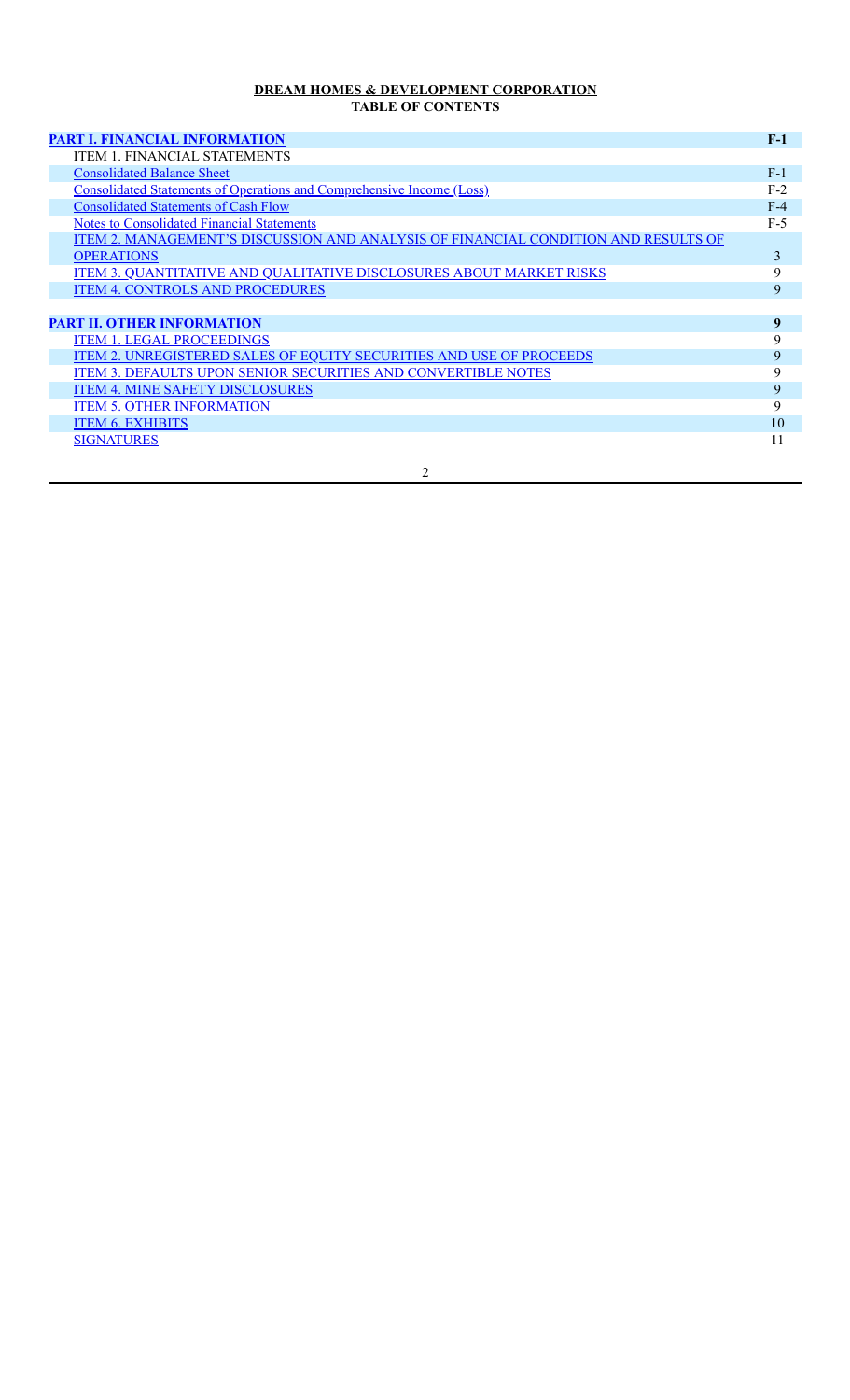## **PART 1 - FINANCIAL INFORMATION**

## DREAM HOMES & DEVELOPMENT CORPORATION

## **CONSOLIDATED BALANCE SHEETS**

<span id="page-3-1"></span><span id="page-3-0"></span>

|                                                                                                                                                                 | September 30, 2018<br>Unaudited |             | December 31, 2017         |             |
|-----------------------------------------------------------------------------------------------------------------------------------------------------------------|---------------------------------|-------------|---------------------------|-------------|
| <b>ASSETS</b>                                                                                                                                                   |                                 |             |                           |             |
| <b>CURRENT ASSETS</b>                                                                                                                                           |                                 |             |                           |             |
| Cash                                                                                                                                                            | $\sqrt{\ }$                     | 165,901     | \$                        | 244,684     |
| Accounts receivable                                                                                                                                             |                                 | 63,192      |                           | 111,189     |
| Costs in excess of billings and estimated earnings                                                                                                              |                                 | 188,513     |                           | 69,499      |
| Total current assets                                                                                                                                            |                                 | 417,606     |                           | 425,372     |
| PROPERTY AND EQUIPMENT, net                                                                                                                                     |                                 | 5,459       |                           | 9,144       |
| <b>OTHER ASSETS</b>                                                                                                                                             |                                 |             |                           |             |
| Security deposit                                                                                                                                                |                                 | 2,200       |                           | 2,200       |
| Accounts receivable, net of allowance for doubtful accounts (\$43,000)                                                                                          |                                 | 107,000     |                           | 32,000      |
| Deposits and costs coincident to acquisition of land for Development                                                                                            |                                 | 308,540     |                           | 210,129     |
| <b>Total assets</b>                                                                                                                                             | \$                              | 840,805     | $\boldsymbol{\mathsf{S}}$ | 678,845     |
| LIABILITIES AND STOCKHOLDERS' EQUITY                                                                                                                            |                                 |             |                           |             |
| <b>CURRENT LIABILITIES</b>                                                                                                                                      |                                 |             |                           |             |
| Accounts payable and accrued expenses                                                                                                                           | \$                              | 316,263     | \$                        | 391,003     |
| Billings in excess of costs and estimated earnings                                                                                                              |                                 | 113,456     |                           | 78,483      |
| Loan payable, Note -4                                                                                                                                           |                                 | 20,000      |                           |             |
| Loans payable to related parties                                                                                                                                |                                 | 54,743      |                           | 14,743      |
| Total current liabilities                                                                                                                                       |                                 | 504,562     |                           | 484,229     |
| STOCKHOLDERS' EQUITY                                                                                                                                            |                                 |             |                           |             |
| Preferred stock; 5,000,000 shares authorized, \$.001 par value, as of September                                                                                 |                                 |             |                           |             |
| 30, 2018 and December 31, 2017, there are no shares outstanding                                                                                                 |                                 |             |                           |             |
| Common stock; 70,000,000 shares authorized, \$.001 par value, as of September<br>30, 2018 and December 31, 2017, there are 24, 200, 993 and 24, 200, 993 shares |                                 |             |                           |             |
| outstanding, respectively; 28,500 and 202,510 shares committed not yet issued at                                                                                |                                 |             |                           |             |
| September 30, 2018 and December 31, 2017 respectively                                                                                                           |                                 | 24,201      |                           | 24,201      |
| Additional paid-in capital                                                                                                                                      |                                 | 1,652,318   |                           | 1,554,144   |
| Accumulated deficit                                                                                                                                             |                                 | (1,340,276) |                           | (1,383,729) |
| Total stockholders' equity                                                                                                                                      |                                 | 336,243     |                           | 194,616     |
| Total liabilities and stockholders' equity                                                                                                                      | \$                              | 840,805     | \$                        | 678,845     |

*The accompanying notes are an integral part of these financial statements*.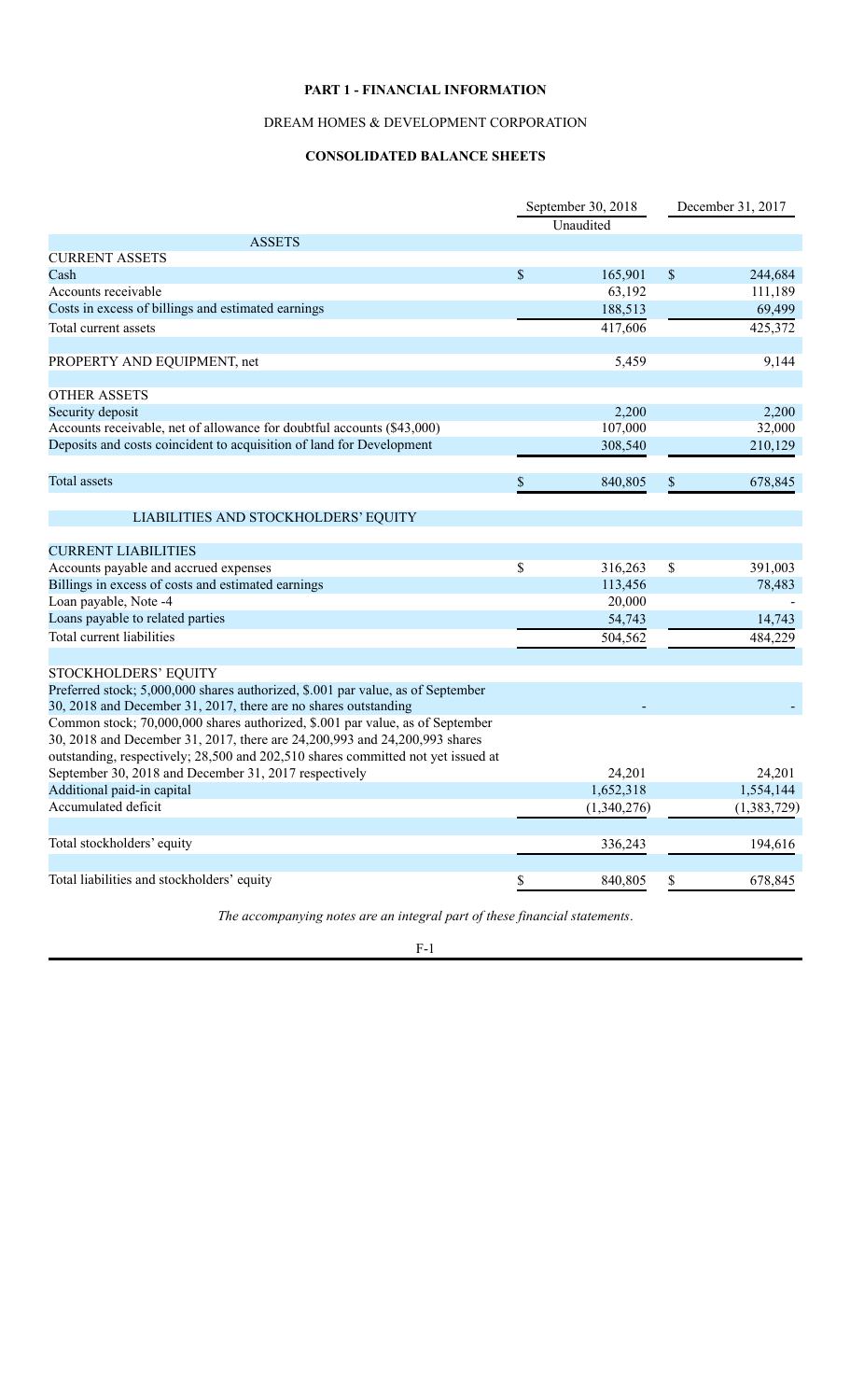## DREAM HOMES & DEVELOPMENT CORPORATION

## **CONSOLIDATED STATEMENTS OF OPERATIONS**

<span id="page-4-0"></span>

|                                                                                                                   | September 30, 2018<br>Unaudited | Nine months ended<br>September 30, 2017<br>Unaudited |            |  |
|-------------------------------------------------------------------------------------------------------------------|---------------------------------|------------------------------------------------------|------------|--|
| Revenue:                                                                                                          |                                 |                                                      |            |  |
| Construction contracts                                                                                            | \$<br>1,927,457                 | \$                                                   | 2,321,300  |  |
| Total revenue                                                                                                     | 1,927,457                       |                                                      | 2,321,300  |  |
| Cost of construction contracts                                                                                    | 1,179,785                       |                                                      | 1,631,894  |  |
| Gross profit                                                                                                      | 747,672                         |                                                      | 689,406    |  |
| <b>Operating Expenses:</b>                                                                                        |                                 |                                                      |            |  |
| Selling, general and administrative, including stock based compensation of<br>\$86,774 and \$32,403, respectively | 700,535                         |                                                      | 598,245    |  |
| Depreciation expense                                                                                              | 3,684                           |                                                      | 1,228      |  |
| Total operating expenses                                                                                          | 704,219                         |                                                      | 599,473    |  |
| Income from operations                                                                                            | 43,453                          |                                                      | 89,933     |  |
| Other expenses (income):                                                                                          |                                 |                                                      |            |  |
| Interest expense                                                                                                  |                                 |                                                      |            |  |
| Consulting fee income                                                                                             |                                 |                                                      |            |  |
| Total other expenses (income)                                                                                     |                                 |                                                      |            |  |
| Net income before income taxes                                                                                    | 43,453                          |                                                      | 89,933     |  |
| Provision for income tax (expense)                                                                                |                                 |                                                      | (16, 327)  |  |
| Net income                                                                                                        | \$<br>43,453                    | $\$$                                                 | 73,606     |  |
| Basic and diluted income per common share                                                                         | \$<br>.00                       | \$                                                   | .00.       |  |
| Weighted average common shares outstanding-basic and diluted                                                      | 24,200,953                      |                                                      | 24,902,987 |  |

*The accompanying notes are an integral part of these financial statement*.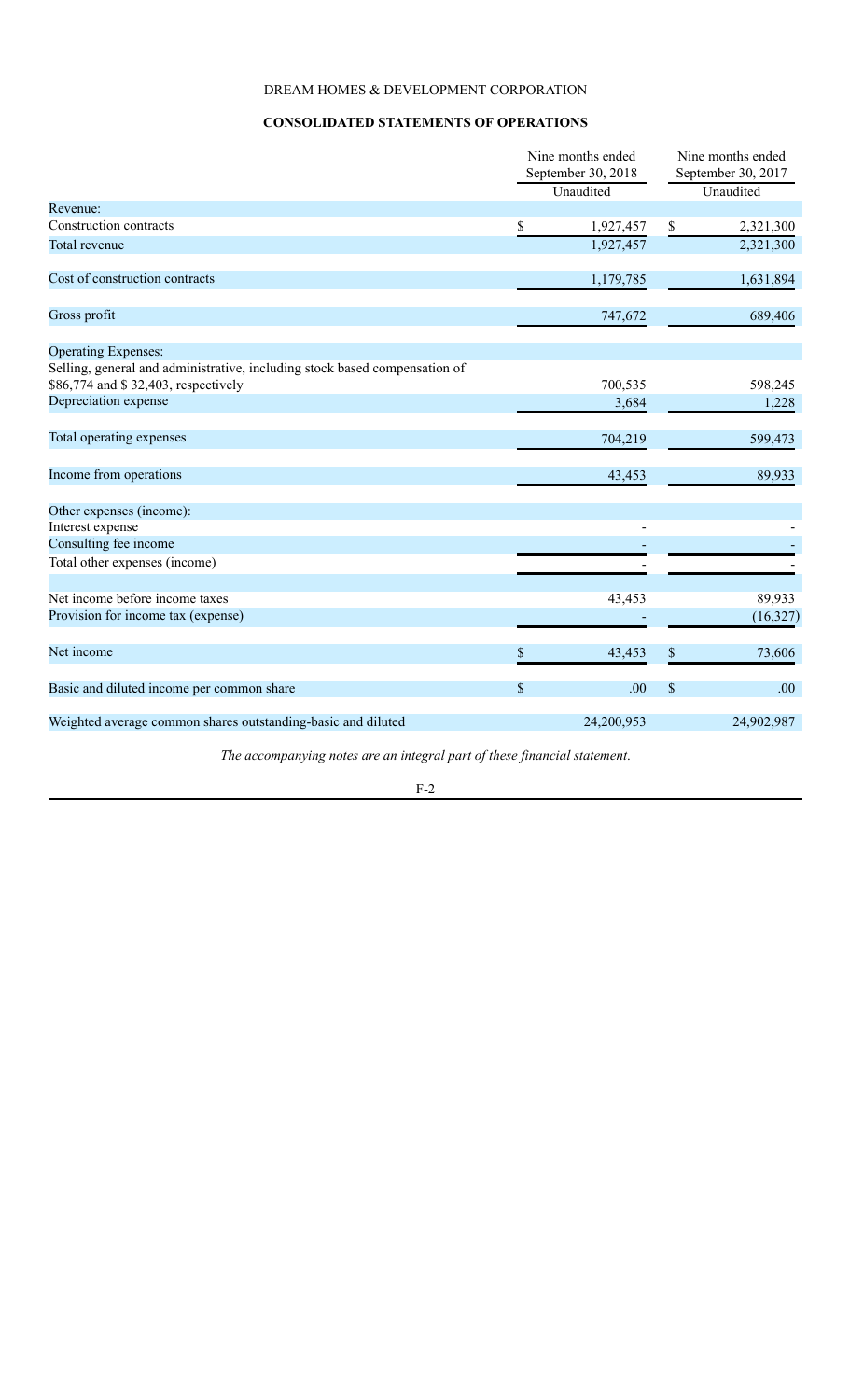## DREAM HOMES & DEVELOPMENT CORPORATION

## **CONSOLIDATED STATEMENTS OF OPERATIONS**

|                                                                                                                   | Three months ended<br>September 30, 2018<br>Unaudited |            |    | Three months ended<br>September 30, 2017<br>Unaudited |  |
|-------------------------------------------------------------------------------------------------------------------|-------------------------------------------------------|------------|----|-------------------------------------------------------|--|
| Revenue:                                                                                                          |                                                       |            |    |                                                       |  |
| Construction contracts                                                                                            | \$                                                    | 627,980    | \$ | 559,429                                               |  |
| Total revenue                                                                                                     |                                                       | 627,980    |    | 559,429                                               |  |
| Cost of construction contracts                                                                                    |                                                       | 472,593    |    | 398,919                                               |  |
| Gross profit                                                                                                      |                                                       | 155,387    |    | 160,510                                               |  |
| <b>Operating Expenses:</b>                                                                                        |                                                       |            |    |                                                       |  |
| Selling, general and administrative, including stock based compensation of<br>\$18,798 and \$29,603, respectively |                                                       | 98,344     |    | 258,363                                               |  |
| Depreciation expense                                                                                              |                                                       | 1,228      |    | 881                                                   |  |
| Total operating expenses                                                                                          |                                                       | 99,572     |    | 259,244                                               |  |
| Income (loss)from operations                                                                                      |                                                       | 55,815     |    | (98, 734)                                             |  |
| Other expenses (income):                                                                                          |                                                       |            |    |                                                       |  |
| Interest expense                                                                                                  |                                                       |            |    |                                                       |  |
| Consulting fee income                                                                                             |                                                       |            |    |                                                       |  |
| Total other expenses (income)                                                                                     |                                                       |            |    |                                                       |  |
| Net income (loss) before income taxes                                                                             |                                                       | 55,815     |    | (98, 734)                                             |  |
| Provision for income tax (expense)                                                                                |                                                       |            |    | (27, 564)                                             |  |
| Net income (loss)                                                                                                 | \$                                                    | 55,815     | \$ | (71, 170)                                             |  |
| Basic and diluted income (loss) per common share                                                                  | \$                                                    | .01        | \$ | (.00)                                                 |  |
| Weighted average common shares outstanding-basic and diluted                                                      |                                                       | 24,200,953 |    | 23,992,686                                            |  |

*The accompanying notes are an integral part of these financial statement*.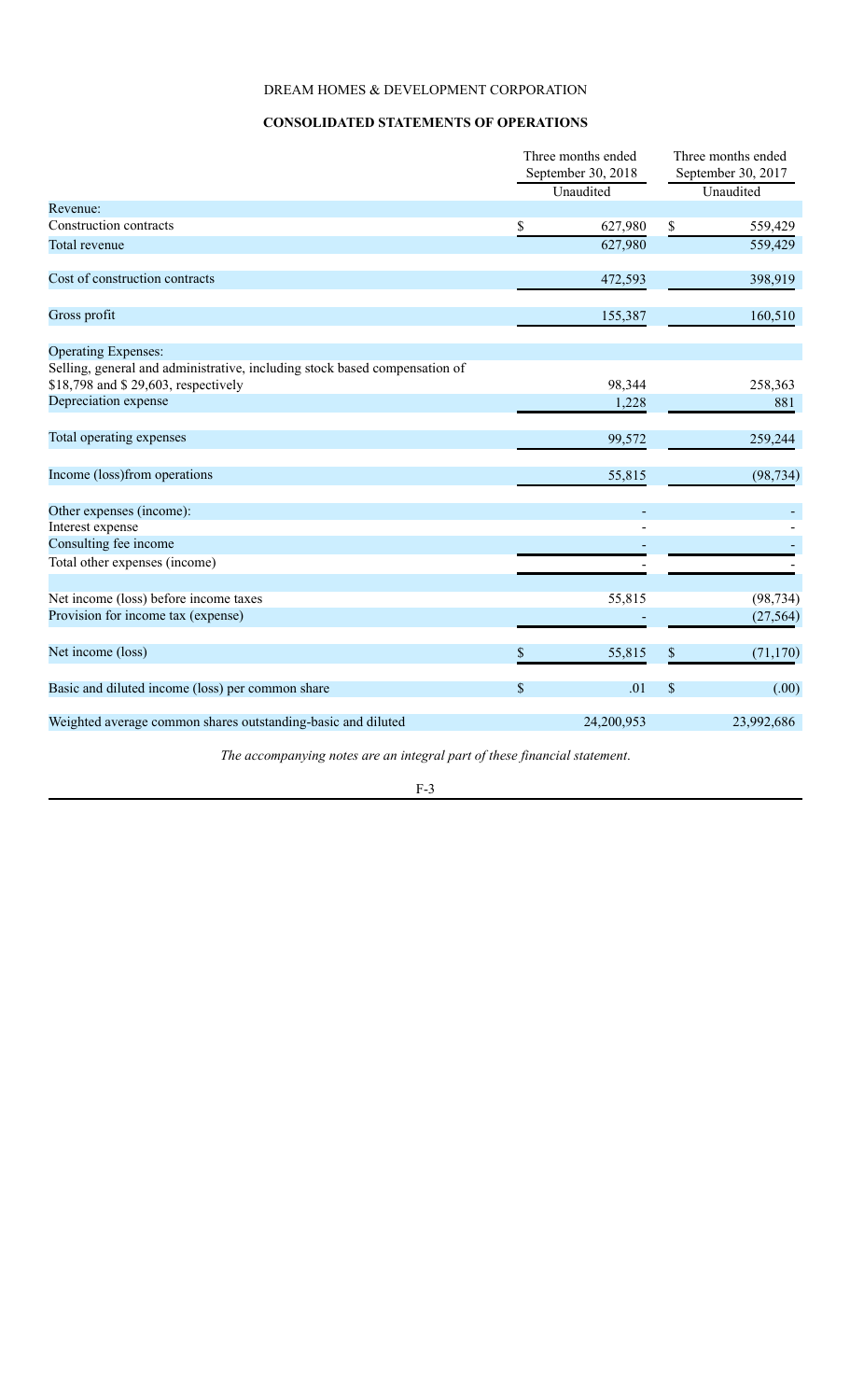## DREAM HOMES & DEVELOPMENT CORPORATION

## **CONSOLIDATED STATEMENTS OF CASH FLOWS**

<span id="page-6-0"></span>

|                                                                                                    |      | Nine months ended<br>September 30, 2018<br>Unaudited | Nine months ended<br>September 30, 2017<br>Unaudited |            |
|----------------------------------------------------------------------------------------------------|------|------------------------------------------------------|------------------------------------------------------|------------|
| <b>OPERATING ACTIVITIES</b>                                                                        |      |                                                      |                                                      |            |
| Net income                                                                                         | \$   | 43,453                                               | \$                                                   | 73,606     |
| Adjustments to reconcile net income (loss) to net cash provided (used) in<br>operating activities: |      |                                                      |                                                      |            |
| Depreciation expense                                                                               |      | 3,685                                                |                                                      | 1,228      |
|                                                                                                    |      |                                                      |                                                      |            |
| Stock-based compensation                                                                           |      | 86,774                                               |                                                      | 32,403     |
| Changes in operating assets and liabilities:                                                       |      |                                                      |                                                      |            |
| Accounts receivable                                                                                |      | (27,003)                                             |                                                      | (288, 481) |
| Costs in excess of billings and estimated earnings                                                 |      | (119,014)                                            |                                                      | (65, 128)  |
| Accounts payable and accrued liabilities                                                           |      | (74, 640)                                            |                                                      | 272,506    |
| Accrued income tax                                                                                 |      |                                                      |                                                      | 16,327     |
| Billings in excess of costs and estimated earnings                                                 |      | 34,973                                               |                                                      | 2,921      |
| Net cash provided (used) in operating activities                                                   |      | (51, 772)                                            |                                                      | 45,382     |
| <b>INVESTING ACTIVITIES</b>                                                                        |      |                                                      |                                                      |            |
| Purchase of office equipment and vehicles                                                          |      |                                                      |                                                      | (5,800)    |
| Security deposit                                                                                   |      |                                                      |                                                      | (2,200)    |
| Deposit and costs coincident to acquisition of land for development                                |      | (98, 411)                                            |                                                      | (114, 322) |
| Net cash (used) in investing activities                                                            |      | (98, 411)                                            |                                                      | (122, 322) |
| <b>FINANCING ACTIVITIES</b>                                                                        |      |                                                      |                                                      |            |
| Proceeds from related parties                                                                      |      | 40,000                                               |                                                      | 1,000      |
| Proceeds from loans                                                                                |      | 20,000                                               |                                                      |            |
| Proceeds from sale of common stock                                                                 |      | 11,400                                               |                                                      |            |
| Net cash provided by financing activities                                                          |      | 71,400                                               |                                                      | 1,000      |
| NET INCREASE (DECREASE) IN CASH                                                                    |      | (78, 783)                                            |                                                      | (75, 940)  |
| CASH BALANCE, BEGINNING OF PERIOD                                                                  |      | 244,684                                              |                                                      | 266,709    |
| CASH BALANCE, END OF PERIOD                                                                        | \$   | 165,901                                              | \$                                                   | 109,769    |
| Supplemental Disclosures of Cash Flow Information:                                                 |      |                                                      |                                                      |            |
| Interest paid                                                                                      | $\$$ |                                                      | \$                                                   |            |
| Income taxes paid                                                                                  | \$   |                                                      | \$                                                   |            |

*The accompanying notes are an integral part of these financial statements*.

F-4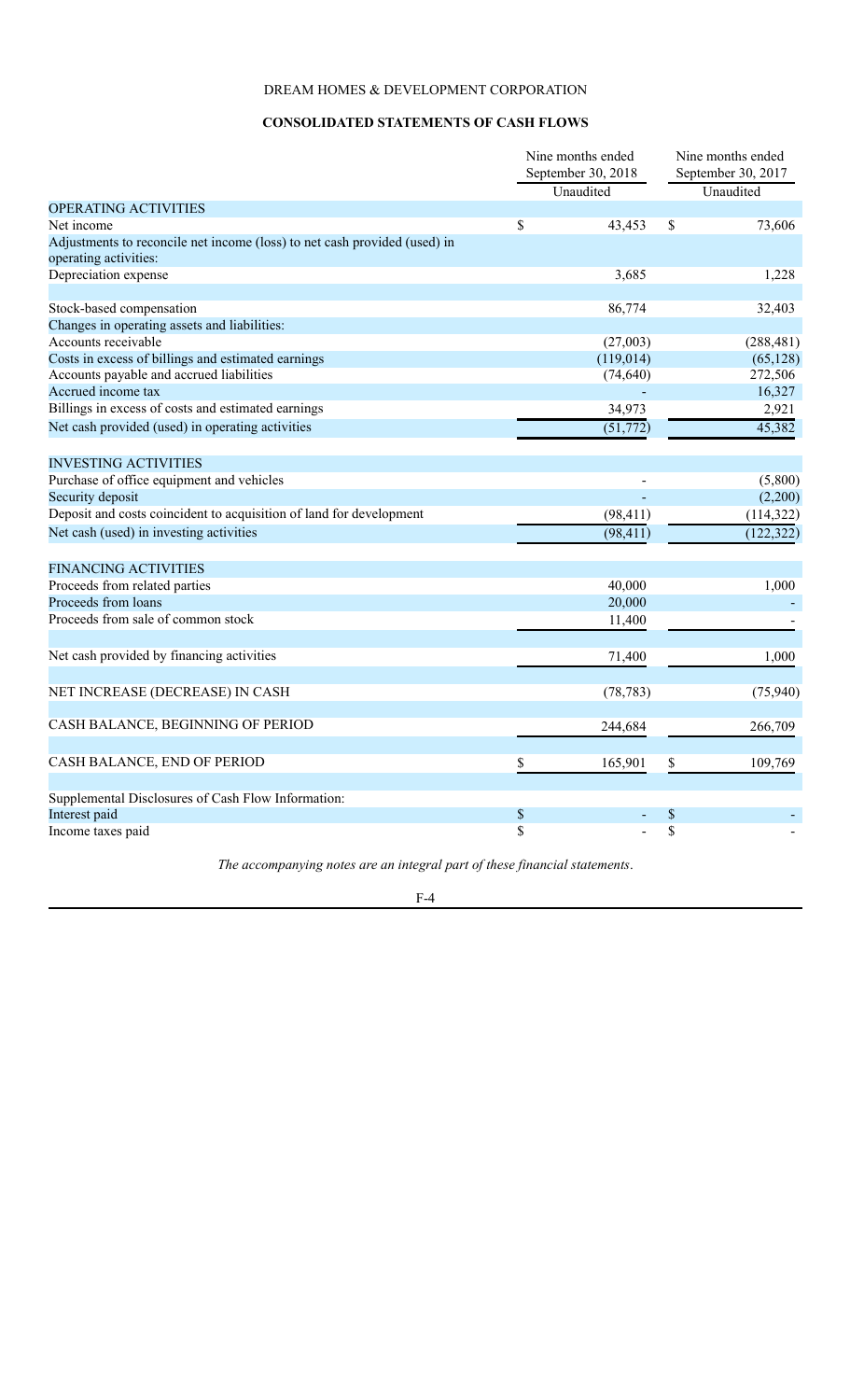## **DREAM HOMES & DEVELOPMENT CORPORATION NOTES TO THE CONSOLIDATED FINANCIAL STATEMENTS**

Nine Months Ended September 30, 2018 and 2017 (Unaudited)

## <span id="page-7-0"></span>**Note 1 - Significant Accounting Policies**

## Nature of Operations

Dream Homes & Development Corporation is a regional builder and developer of new single-family homes and subdivisions, as well as a market leader in coastal construction, elevation and mitigation. In the six years that have passed since Superstorm Sandy flooded 30,000 owner-occupied homes, Dream Homes has helped hundreds of homeowners to build new homes, rebuild or raise their homes to comply with new FEMA requirements.

In addition to the coastal construction market, Dream Homes will continue to pursue opportunities in new single and multi-family home construction, with 4 new developments totaling 123 units under contract and in development. Dream Homes' operations will include the development and sale of a variety of residential communities, including construction of semi-custom homes, entry-level and first time move-up single-family and multi-family homes.

In addition to the New Jersey market, the Company, through its Dream Building LLC subsidiary, has become licensed in Florida to pursue recent opportunities for elevation, restoration, renovation and new construction brought about by the damage caused by recent hurricanes. Initial markets to be targeted are located primarily in the southwest portion of the state, between Naples and Cape Coral.

In addition to the Company's construction operations, the Company holds a bi-monthly "Dream Homes Nearly Famous Rebuilding Seminar", and publishes an informational blog known as the "Dream Homes Rebuilding Blog". The Rebuilding Seminar is an educational tool for homeowners who need rebuilding or renovations. This seminar has been presented steadily since early 2013 and is designed to educate and assist homeowners in deciphering the confusion about planning and executing complex residential construction projects. A professional team attends each seminar and presents on a diverse variety of topics, including expert advice from architects, engineers, finance people, attorneys, project managers, elevation professionals and builder/general contractors. The "Dream Homes Rebuilding Blog" is an educational platform written by Vincent Simonelli, which offers comprehensive advice on all aspects of construction, finance, development and real estate. The Blog is located at http://blog.dreamhomesltd.com.

## **History**

Dream Homes & Development Corporation was originally incorporated as The Virtual Learning Company, Inc. ("Virtual Learning") on January 6, 2009 as a Nevada corporation with 75,000,000 shares of capital stock authorized, of which 70,000,000 shares are common shares (\$.001 par value), and 5,000,000 shares are preferred shares (\$.001 par value).

On August 19, 2016, Virtual Learning acquired 4.5% of Dream Homes, Ltd. ("DHL"), 100% of Dream Building, LLC ("DBL") , a wholly owned subsidiary of DHL, and use of all construction licensing and registrations held by Atlantic Northeast Construction LLC ("ANCL"), a wholly owned subsidiary of DHL, in exchange for the issuance of 2,225,000 shares of Virtual Learning common stock to DHL at an agreed price of \$.05 per common share.

The majority stockholder and chief executive officer of DHL was also the controlling stockholder and chief executive officer of Virtual Learning. As Virtual Learning and DHL were entities under common control, the acquired assets were reflected by Virtual Learning at DHL's \$0 carrying amount on the date of transfer pursuant to Accounting Standards Codification ("ASC") 805-50-30-5.

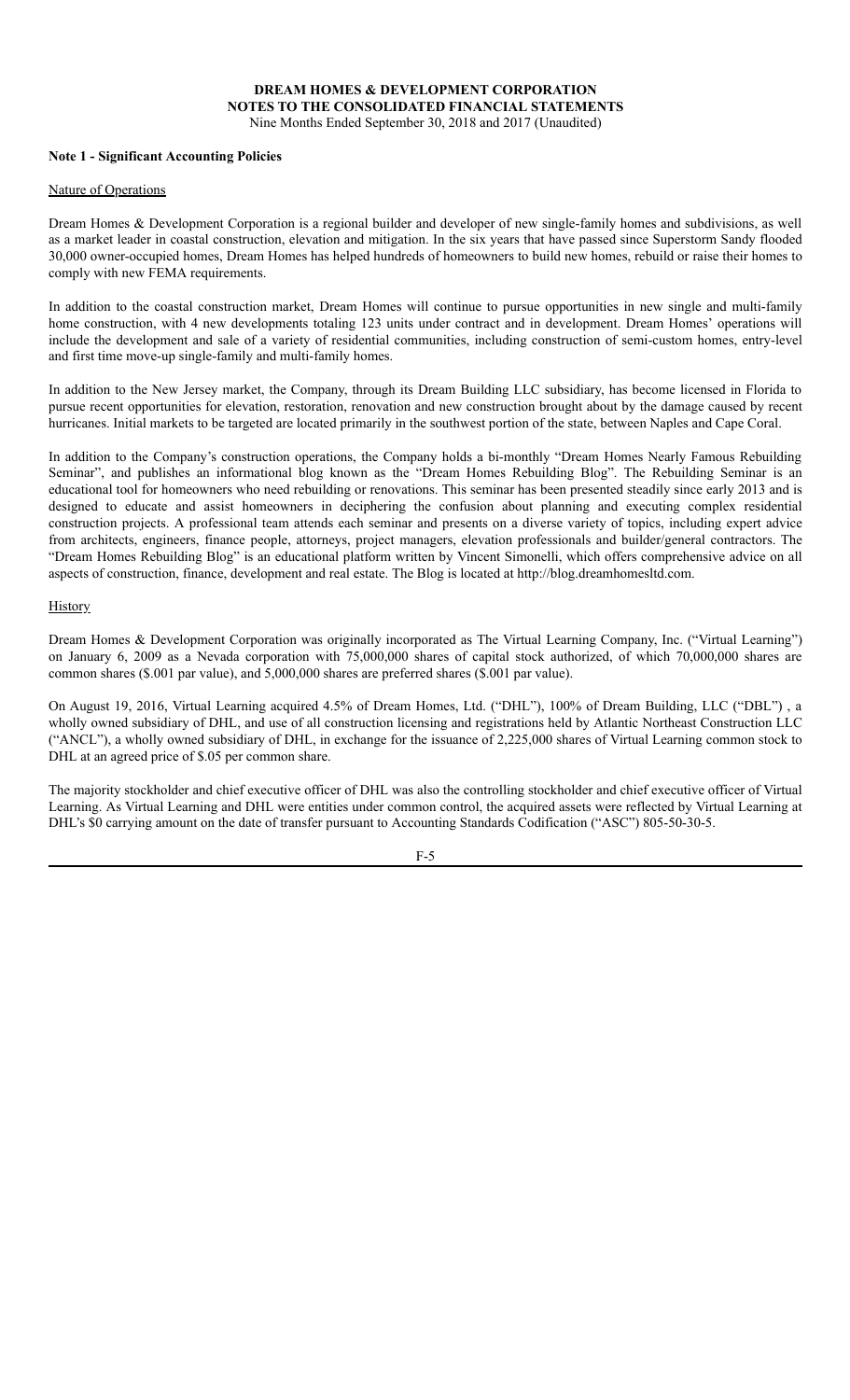From August 19, 2016 to August 23, 2016, Virtual Learning acquired the rights to complete 6 in process construction contracts of ANCL in exchange for the issuance of 2,287,367 shares of Virtual Learning common stock to DHL at an agreed price of \$.05 per common share for those ANCL contracts. As Virtual Learning and DHL were entities under common control, the acquired rights were reflected at DHL's \$0 carrying amount on the date of transfer pursuant to ASC 805-50-30-5.

Due to the Company's change in focus to its construction business, the Company wrote off the remaining unamortized capitalized curriculum development costs of \$20,534 at December 31, 2016.

On March 14, 2017, Virtual Learning changed its name to Dream Homes & Development Corporation ("DHDC"). DHDC maintains a web site at www.dreamhomesltd.com as well as a blog, located at http://blog.dreamhomesltd.com.

## **Interim Financial Statements**

The accompanying unaudited financial statements have been prepared in accordance with accounting principles generally accepted in the United States of America and the rules and regulations of the United States Securities and Exchange Commission for interim financial information and with the instructions to Form 10-Q and Article 8 of Regulation S-X. Accordingly, they may not include all the information and footnotes necessary for a comprehensive presentation of financial position, results of operations or cash flows. It is management's opinion, however, that all material adjustments (consisting of normal recurring adjustments) have been made which are necessary for a fair financial statement presentation.

The unaudited interim financial statements should be read in conjunction with the Company's Annual Report filed on Form 10-K for the year ended December 31, 2017, which contains the audited financial statements and notes thereto, together with Management's Discussion and Analysis of Financial Conditions and Results of Operations, for the year ended December 31, 2017. Operating results for the nine months ended September 30, 2018 are not necessarily indicative of the results to be expected for the year ending December 31, 2018.

## **Principles of Consolidation**

The consolidated financial statements include the accounts of DHDC and its wholly owned subsidiary DBL (collectively, the "Company"). All intercompany balances and transactions have been eliminated in consolidation.

## **Property and Equipment**

Property and equipment is stated at cost less accumulated depreciation. Depreciation is provided using the straight-line method over an estimated useful life of five years. Repairs and maintenance costs are expensed as incurred, and renewals and betterments are capitalized.

## **Use of Estimates**

The preparation of financial statements in conformity with accounting principles .generally accepted in the United States of America requires management to make estimates and assumptions that affect the amounts reported and disclosed in the financial statements and the accompanying notes. Actual results could differ materially from these estimates.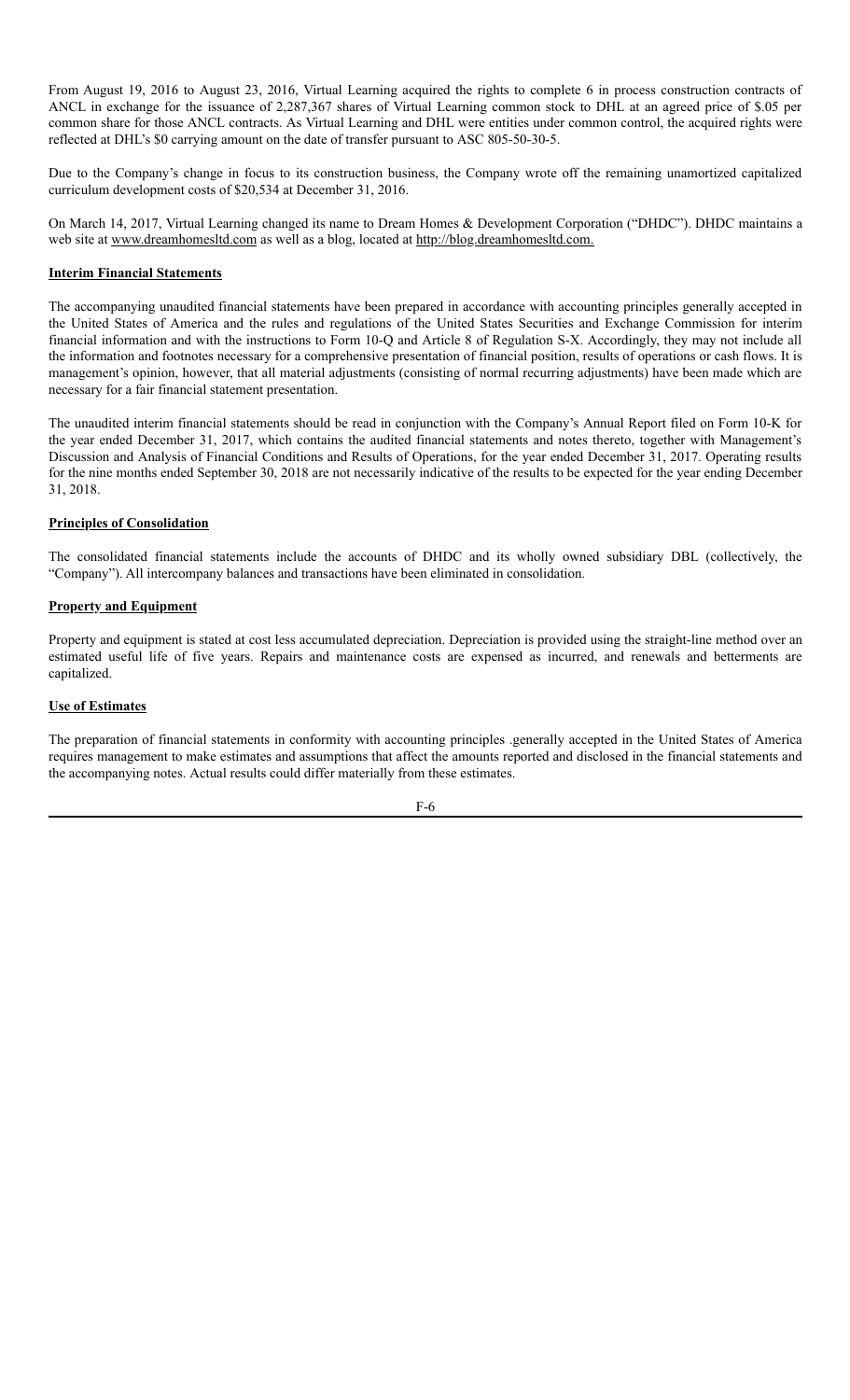## **Fair Value of Financial Instruments**

Fair value is defined as the price that we would receive to sell an asset or pay to transfer a liability (an exit price) in an orderly transaction between market participants on the measurement date. In determining fair value, GAAP establishes a three-level hierarchy used in measuring fair value, as follows:

● Level 1 inputs are quoted prices available for identical assets and liabilities in active markets.

● Level 2 inputs are observable for the asset or liability, either directly or indirectly, including quoted prices for similar assets and liabilities in active markets or other inputs that are observable or can be corroborated by observable market data.

● Level 3 inputs are less observable and reflect our own assumptions.

Our financial instruments consist of cash and cash equivalents, accounts receivable, accounts payable and accrued expenses and loans payable to related parties. The carrying amount of cash and cash equivalents, accounts receivable, accounts payable and accrued expenses, and loans payable to related parties approximates fair value because of their short maturities.

## **Construction Contracts**

Revenue recognition:

The Company recognizes construction contract revenue using the percentage-of-completion method, based primarily on contract cost incurred to date compared to total estimated contract cost. Cost of revenue includes an allocation of depreciation, amortization and general overhead cost. Changes to total estimated contract cost or losses, if any, are recognized in the period in which they are determined.

The Company generally provides limited warranties for work performed under its construction contracts with periods typically extending for a limited duration following substantial completion of the Company's work on a project.

The Company classifies construction-related receivables and payables that may be settled in periods exceeding one year from the balance sheet date, if any, as current assets and liabilities consistent with the length of time of its project operating cycle. For example:

- Costs and estimated earnings in excess of billings represent the excess of contract costs and profits (or contract revenue) over the amount of contract billings to date and are classified as a current asset.
- Billings in excess of costs and estimated earnings represent the excess of contract billings to date over the amount of contract costs and profits (or contract revenue) recognized to date and are classified as a current liability.

Costs and estimated earnings in excess of billings result when either: 1) costs are incurred related to certain claims and unapproved change orders, or 2) the appropriate contract revenue amount has been recognized in accordance with the percentage-of-completion accounting method, but a portion of the revenue recorded cannot be billed currently due to the billing terms defined in the contract. Claims occur when there is a dispute regarding both a change in the scope of work and the price associated with that change. Unapproved change orders occur when there is a dispute regarding only the price associated with a change in scope of work. For both claims and unapproved change orders, the Company recognizes revenue, but not profit, when it is determined that recovery of incurred cost is probable and the amounts can be reliably estimated.

## Change in Estimates:

The Company's estimates of contract revenue and cost are highly detailed and many factors change during a contract performance period that result in a change to contract profitability. These factors include, but are not limited to, differing site conditions: availability of skilled contract labor: performance of major material suppliers and subcontractors: on-going subcontractor negotiations and buyout provisions: unusual weather conditions: changes in the timing of scheduled work: change orders: accuracy of the original bid estimate: changes in estimated labor productivity and costs based on experience to date: achievement of incentive-based income targets: and the expected, or actual, resolution terms for claims. The factors that cause changes in estimates vary depending on the maturation of the project within its lifecycle. For example, in the ramp-up phase, these factors typically consist of revisions in anticipated project costs and during the peak and close-out phases, these factors include the impact of change orders and claims as well as additional revisions in remaining anticipated project costs. Generally, if the contract is at an early stage of completion, the current period impact is smaller than if the same change in estimate is made to the contract at a later stage of completion. Management focuses on evaluating the performance of contracts individually and uses the cumulative catch-up method to account for revisions in estimates. Material changes in estimates are disclosed in the notes to the consolidated financial statements.

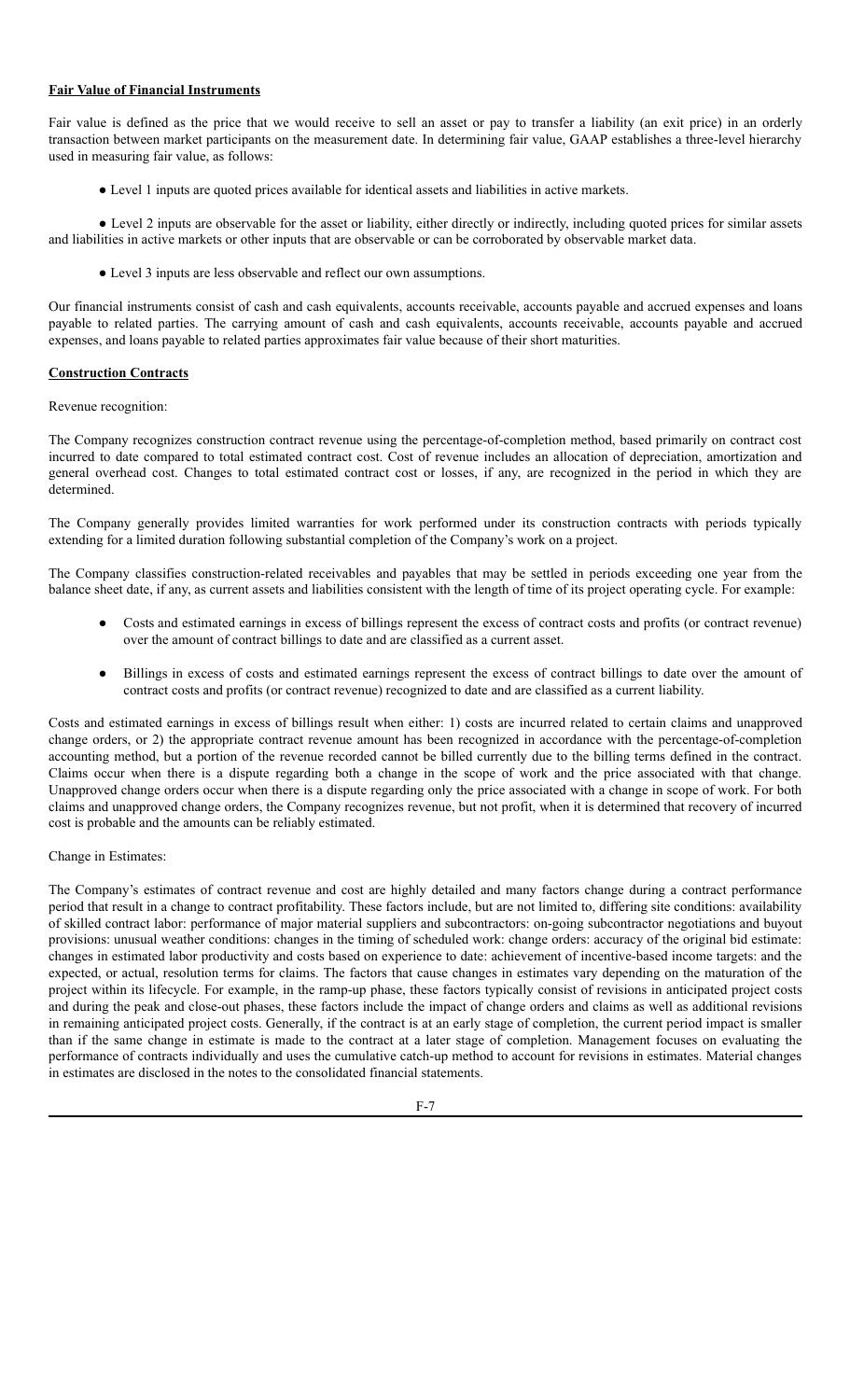#### **Income Taxes**

The Company accounts for income taxes using the asset and liability method. Deferred tax assets and liabilities are recognized for the future tax consequences attributable to differences between the carrying amounts of assets and liabilities for financial reporting purposes and the amounts used for income tax reporting purposes. Deferred tax assets and liabilities are measured using enacted tax rates expected to apply to taxable income in the years in which those temporary differences are expected to be recovered or settled. The effect on deferred tax assets and liabilities of a change in tax rates is recognized in the provision for income tax in the statements of operations. The Company evaluates the probability of realizing the future benefits of its deferred tax assets and provides a valuation allowance when realization of the assets is not reasonably assured.

The Company recognizes in its financial statements the impact of tax positions that meet a "more likely than not" threshold, based on the technical merits of the position. The tax benefits recognized from such a position are measured based on the largest benefit that has a greater than fifty percent likelihood of being realized upon ultimate settlement.

#### **Net Income (Loss) Per Common Share**

Basic net income (basic net loss) per common share is calculated by dividing net income (loss) by the weighted average number of common shares outstanding during the period.

Diluted net income (loss) per common share is computed using the weighted average number of common shares outstanding and potentially dilutive securities outstanding during the period.

#### **Recent Accounting Pronouncements**

In May 2014, the Financial Accounting Standards Board ("FASB") issued Accounting Standards Update ("ASU") No. 2014-09, Revenue from Contracts with Customers (Accounting Standards Codification "ASC" Topic 606). The purpose of this ASU is to converge revenue recognition requirements per GAAP and International Financial Reporting Standards ("IFRS"). The core principle of the guidance is that an entity should recognize revenue to depict the transfer of promised goods or services to customers in an amount that reflects the consideration to which the entity expects to be entitled in exchange for those goods or services. The amendments in this ASU were originally effective for interim and annual reporting periods beginning after December 15, 2016, with early adoption not permitted by the FASB; however, in August 2015, the FASB issued ASU 2015-14, Revenue from Contracts with Customers (Topic 606): Deferral of the Effective Date after public comment respondents supported a proposal to delay the effective date of this ASU to annual reporting periods beginning after December 15, 2017, including interim reporting periods within that reporting period. The impact of this ASU on our financial position, results of operations and cash flows at September 30, 2018 and for the nine months then ended has not been significant.

Certain other accounting pronouncements have been issued by the FASB and other standard setting organizations which are not yet effective and therefore have not yet been adopted by the Company. The impact on the Company's financial position and results of operations from adoption of these standards is not expected to be material.

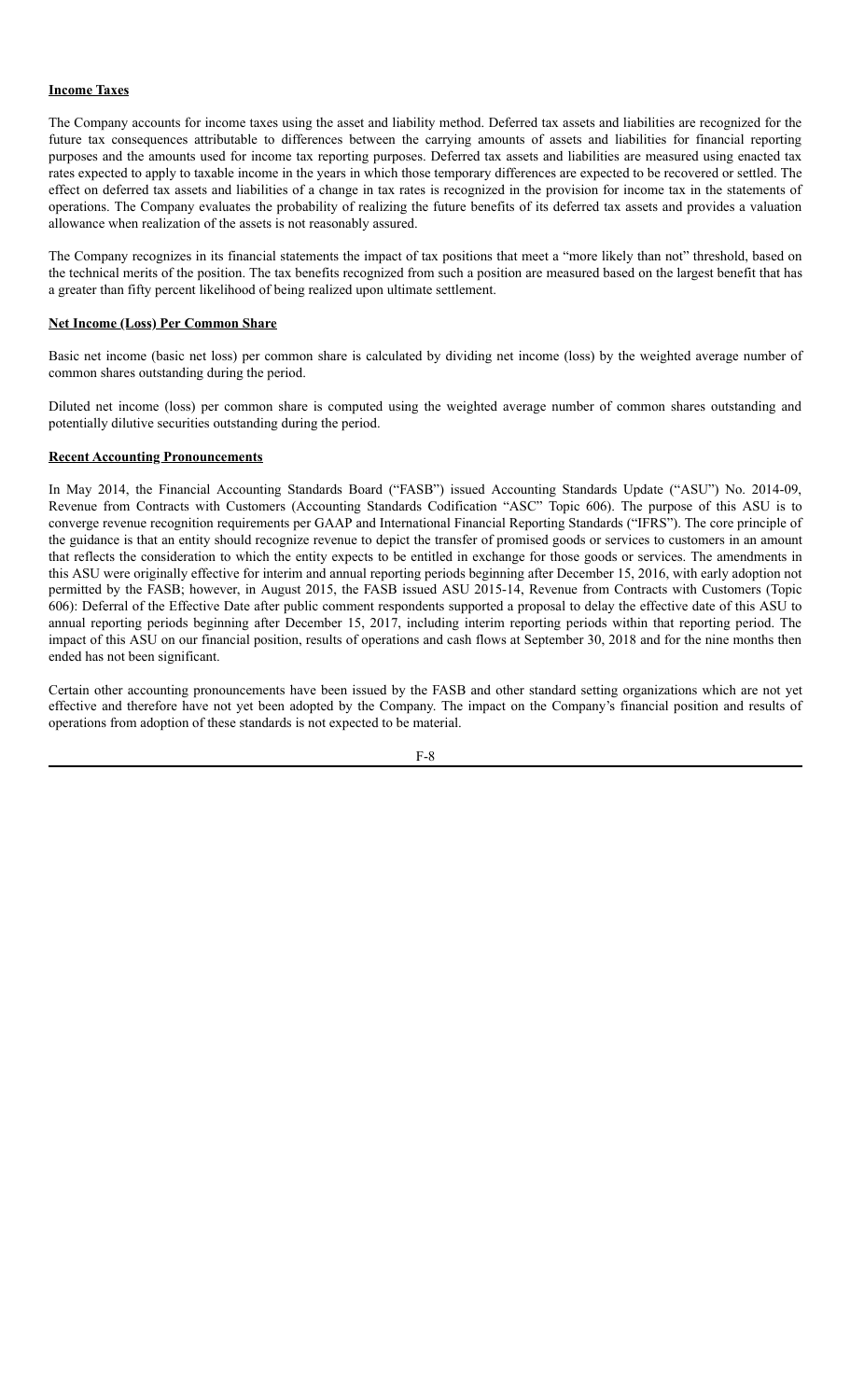## **2 - Property and Equipment**

Property and equipment is summarized as follows:

|                                |             | September 30, 2018 | December 31, 2017 |           |  |
|--------------------------------|-------------|--------------------|-------------------|-----------|--|
|                                | (Unaudited) |                    |                   |           |  |
| Office equipment               | S           | 4,115              |                   | 4,115     |  |
| <b>Vehicles</b>                |             | 24,565             |                   | 24,565    |  |
| Less: Accumulated depreciation |             | (23, 221)          |                   | (19, 536) |  |
| Property and Equipment- net    |             | 5.459              |                   | 9,144     |  |

Depreciation expense for the nine months ended September 30, 2018 and 2017 was \$3,684 and \$1,228, respectively.

## **3 - Deposits and Costs Coincident to Acquisition of Land for Development**

Deposits and costs coincident to acquisition of land for development are summarized as follows:

|                                                    | September 30, 2018 | December 31, 2017 |
|----------------------------------------------------|--------------------|-------------------|
|                                                    | (Unaudited)        |                   |
| Lacey Township, New Jersey, Marina contract:       |                    |                   |
| Deposit                                            | 25,000             | 25,000            |
| Site engineering, permits and other costs:         | 70,098             | 23,657            |
| <b>Total Marina Contract</b>                       | 95,098             | 48,657            |
| Lacey Township, New Jersey, Pines contract:        |                    |                   |
| Deposit                                            | $\theta$           | 10,000            |
| Cost to acquire contract                           | 10,000             | 10,000            |
| Site engineering, permits, and other costs         | 87,971             | 111,215           |
| <b>Total Pines contract</b>                        | 97,971             | 131,215           |
| Berkeley Township, New Jersey, Tallwoods contract: |                    |                   |
| Deposit                                            | 10,000             | 10,000            |
| Site engineering, permits, and other costs         | 27,437             | 20,257            |
| Total Tallwoods contract                           | 37,437             | 30,257            |
| Other property held for development                | 78,034             |                   |
| Total                                              | 308,540            | \$<br>210,129     |
|                                                    |                    |                   |

$$
F-9
$$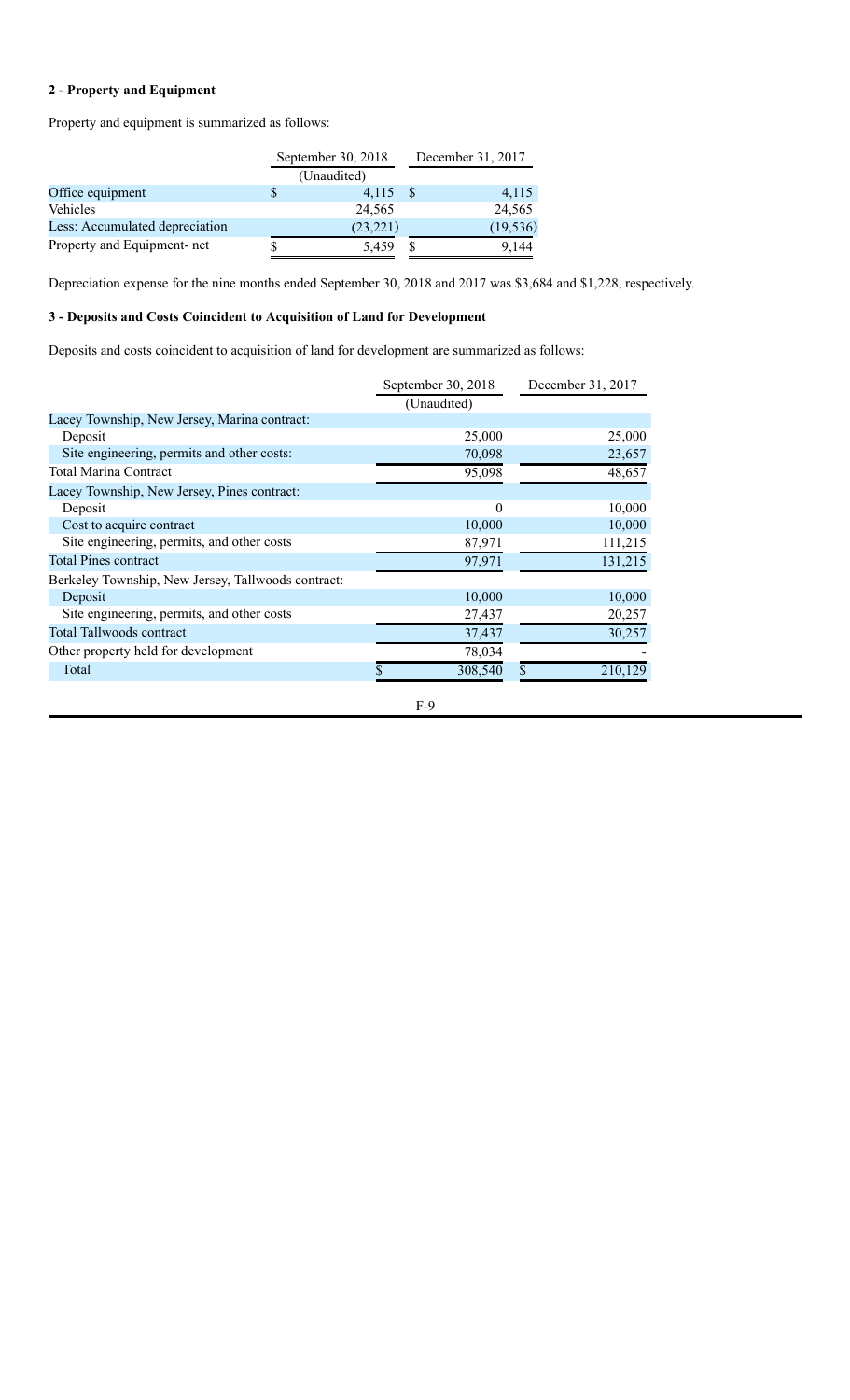Lacey Township, New Jersey, "Dream Homes at the Pines", Contract

On December 15, 2016, the Company acquired from General Development Corp. ("GDC") rights to a contract to purchase over 9 acres of undeveloped land without amenities in Lacey Township, New Jersey (the "Lacey Contract or Dream Homes at the Pines") for \$15,000 cash (paid in December 2016) and 100,000 restricted shares of Company common stock (issued in April 2017) valued at \$5,000. GDC acquired the rights to the contract from DHL on December 14, 2016 for \$10,000 cash. As discussed in Note 8, Commitments and Contingencies under Line of Credit, the Company also has an available line of credit of \$50,000 with GDC.

The Lacey Contract between DHL and the seller of the land was dated March 18, 2016 and provides for a \$1,000,000 purchase price with closing on or about 60 days after memorialization of final Development Approvals has been obtained. DHL paid the seller a \$10,000 refundable deposit in March 2016 pursuant to the Lacey Contract. In the event the transaction has not closed on at least a portion of the property within 24 months of the completion of the Due Diligence Period (as may be extended by two 6- month extensions), the seller has the option of terminating the contract. Notwithstanding this provision, the Company retains the right at all times to waive any remaining contingencies and proceed to close on the property.

At this time, the contract is in good standing and there is no risk of cancellation. As per the contract, the Company is required to close on this property no later than March 18, 2019, which date is inclusive of the 24-month development period, and 2 additional 6-month extensions.

Due diligence for the above property was completed as of May 17, 2016, and all costs were incurred by Dream Homes Ltd., which was in the contract for the property at the time. No additional costs for due diligence have been incurred by the Company, nor are any anticipated. The Company will incur all current costs associated with this property necessary to obtain all approvals, acquire the land, install the infrastructure and prepare the property to commence construction.

In order to obtain all developmental approvals and be prepared to begin installing infrastructure, various permits and engineering work are required. These permits include but are not limited to township subdivision, county, municipal utility authority, CAFRA (NJ Department of Environmental Protection) and NJ Department of Transportation. To date, design engineering has been completed and a CAFRA application has been prepared and submitted to the environmental scientist, along with a check for \$36,750 payable to the NJ DEP. Application for this permit was made in April 2017. As of this date, the CAFRA application has been put on hold pending a determination if the township will be approved by the State of New Jersey for a CAFRA Town Center designation. A permit is expected to be issued in June or July of 2018. A Lacey Township Planning Board meeting was held on December 11, 2017.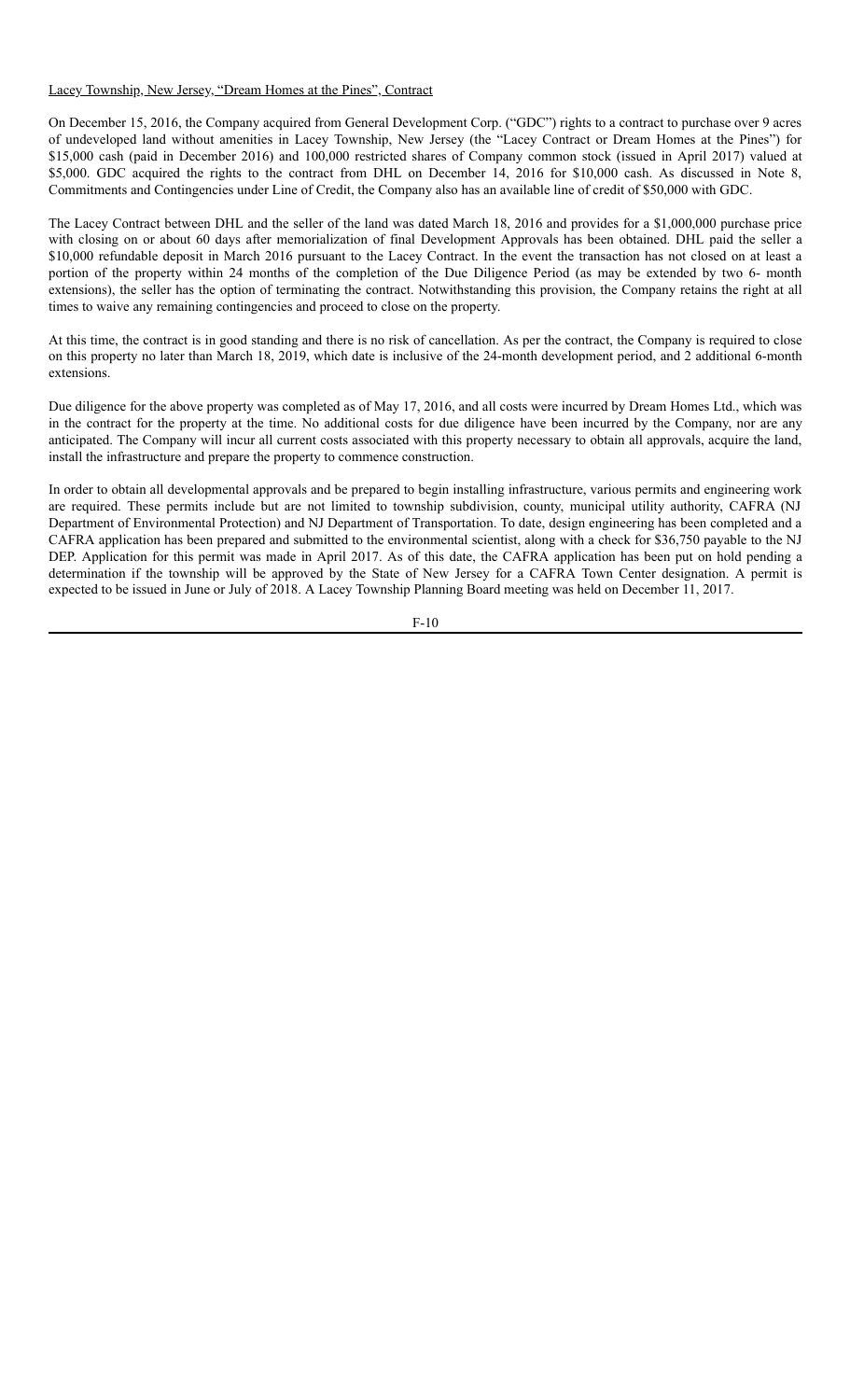Additional information was requested from the board and the next meeting will be scheduled upon receipt of outside agency permits and the other requested information.

It is anticipated that complete development approvals will cost approximately \$50,000 more to complete. In addition to these approval costs and acquisition costs, infrastructure costs are anticipated to cost approximately \$1,000,000. The total amount of funding required to acquire and make this property ready for home construction is approximately \$2,090,000 as of March 31, 2018.

The Company may need to seek loans from banks to finance this project. As part of their financing agreements, the banks typically require Vincent Simonelli to personally guarantee these loans. If Mr. Simonelli cannot qualify as a guarantor and there is no one other than him in the Corporation to provide those guarantees, the financing of the deal may be adversely affected. The exact amount of funding required for this particular property is not clear at the present time but will be determined when full approvals have been obtained and the Company is prepared to take title to the property.

## Berkeley Township, New Jersey, "Dream Homes at Tallwoods", Contract

On March 1, 2017, the Company acquired from DHL rights to a contract to purchase over 7 acres of land in Berkeley Township, NJ (the "Tallwoods Contract or Dream Homes at Tallwoods") for 71,429 restricted shares of Company common stock (issued in April 2017). The Tallwoods Contract between DHL and the seller of the land was dated January 5, 2017 and provides for a \$700,000 purchase price with closing on or about 60 days after final development approvals have been obtained and memorialized. DHL paid the seller a refundable \$10,000 deposit in January 2017 pursuant to the Tallwoods contract.

The due diligence period associated with this property expired on March 4, 2017 and all costs associated with same were paid by Dream Homes Ltd. prior to the expiration date. The Company will incur no further costs related to the due diligence aspect of this purchase. The Company will incur all current and future costs associated with this property necessary to obtain all approvals, acquire the land and prepare the property to commence construction.

The land is currently improved with streets and all public utilities in place. As such, the necessary steps required to bring the property through the approval process involve primarily design engineering. Since the property is on an improved street, a major subdivision application will be filed with the township, which will create 13 conforming buildable lots from the existing single 7-acre parcel. Accordingly, the remaining costs will primarily involve engineering and approval costs, as opposed to costs associated with the installation of infrastructure.

At this time, the Company estimates that the total engineering and approval costs will be approximately \$40,000. The amount of money required to purchase the property is \$700,000 of which \$10,000 is currently on deposit. The Company has made application to the Berkeley Township Zoning Board.

In the event the transaction has not closed on at least a portion of the Property within 12 months of the completion of the Due Diligence Period (as may be extended by two 6-month extensions), the seller has the option of terminating the contract. Notwithstanding this provision, the Company retains the right at all times to waive any remaining contingencies and proceed to close on the property.

The Company may need to seek loans from banks to finance this project. As part of their financing agreements, the banks typically require Vincent Simonelli to personally guarantee these loans. If Mr. Simonelli cannot qualify as a guarantor and there is no one other than him in the Corporation to provide those guarantees, the financing of the deal may be adversely affected. The exact amount of funding required for this particular property is not clear at the present time but will be determined when full approvals have been obtained and the Company is prepared to take title to the property.

## Lacey Township, New Jersey, "Dream Homes at Forked River", Marina Contract

The Company has acquired the rights to a purchase contract via contract assignment for 48 waterfront townhomes with boat slips in Lacey, NJ. The project is currently in the approval process and significant engineering, environmental, traffic and architectural work has been completed. The property is a waterfront property, and is partially improved with all boat slips currently installed, the Department of Transportation permit received and the curb cut from Route 9 in place. The property when completely constructed has a retail value of \$21 million and is expected to begin site improvements in late 2018 or early 2019.

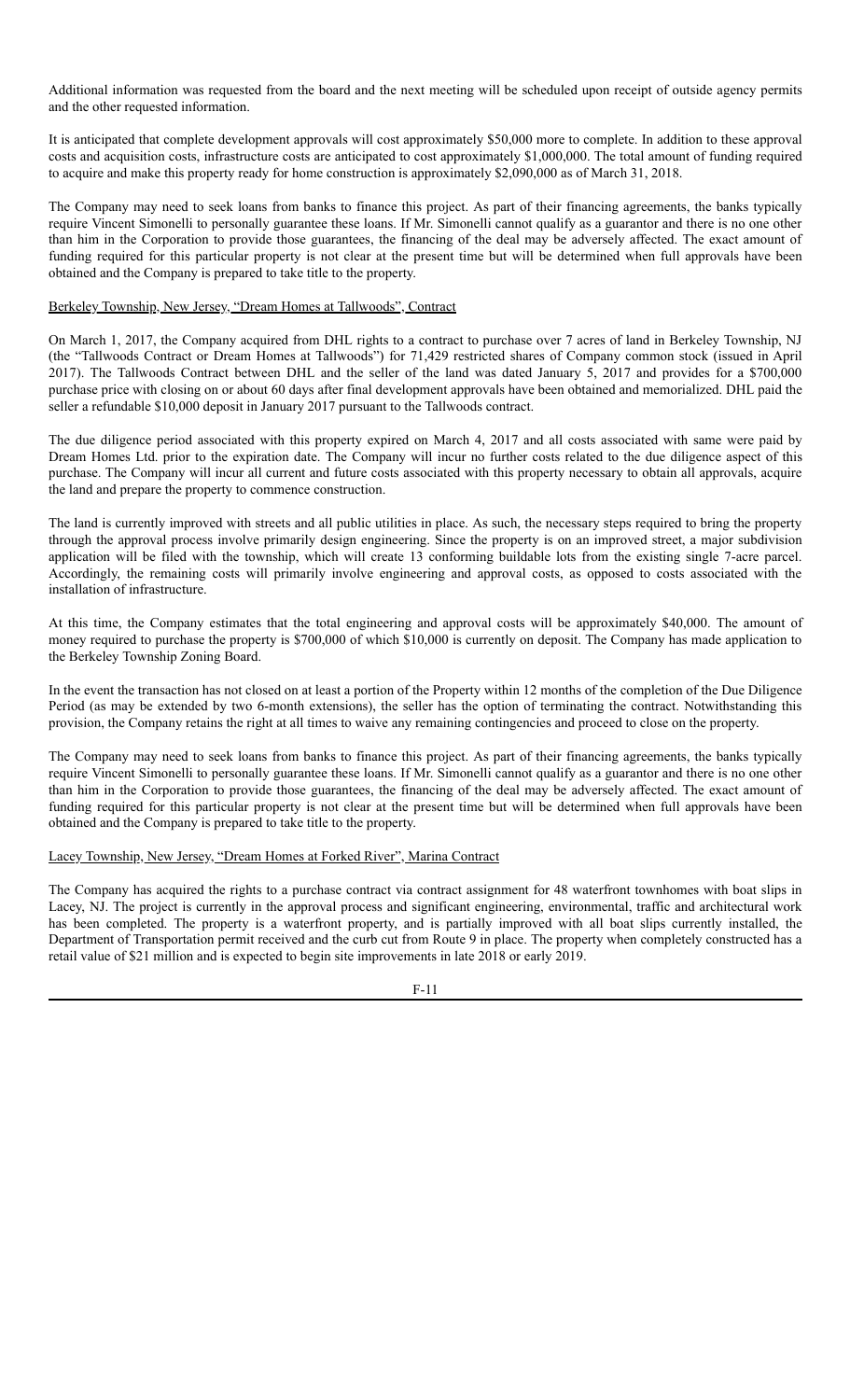On December 8, 2017, the Company acquired from DHL rights to a contract to purchase over +/- 7.5 acres of land in Lacey Township, NJ (the "Marina Contract or Dream Homes at Forked River") for 162,200 restricted shares of Company common stock (committed but not issued as of May 21, 2018). The Contract between DHL and the seller of the land was dated February 24, 2016 and provides for a \$2,166,710 purchase price with closing on or about 60 days after final development approvals have been obtained and memorialized. DHL paid the seller a refundable \$25,000 deposit in February 2016 pursuant to the Marina contract.

The due diligence period associated with this property expired on May 1, 2016 and all costs associated with same were paid by Dream Homes Ltd. prior to the expiration date. The Company will incur no further costs related to the due diligence aspect of this purchase. The Company will incur all current and future costs associated with this property necessary to obtain all approvals, acquire the land and prepare the property to commence construction.

The land is currently approved for a marina and it is the Company's intention to modify the approvals to a townhome use, as per the ordinance. The property is currently unimproved. As such, the necessary steps required to bring the property through the approval process involve design engineering as well as environmental approvals. Accordingly, the remaining costs will primarily involve engineering, legal and approval costs.

At this time, the Company estimates that the total engineering and approval costs will be approximately \$100,000. The amount of money required to purchase the property is \$2,430,000 of which \$25,000 is currently on deposit.

The Company may need to seek loans from banks to finance this project. As part of their financing agreements, the banks typically require Vincent Simonelli to personally guarantee these loans. If Mr. Simonelli cannot qualify as a guarantor and there is no one other than him in the Corporation to provide those guarantees, the financing of the deal may be adversely affected. The exact amount of funding required for this particular property is not clear at the present time but will be determined when full approvals have been obtained and the Company is prepared to take title to the property.

## Little Egg Harbor Township, New Jersey, "Dream Homes at Radio Road", Contract

On March 14, 2018, the Company signed a contract to purchase 4 improved lots in Little Egg Harbor Township, NJ (the "Dream Homes at Radio Road") for a total of \$260,000. The Contract between the Company and the seller of the land provides for a \$65,000 per lot purchase price with closing occurring on a rolling basis, as each house is built and sold. In addition, the Company has obtained a term sheet on April 5, 2018 and is waiting for a formal commitment from 1<sup>st</sup> Constitution Bank for a funding facility comprised of acquisition and development funding.

The Company intends to begin construction in the second quarter and the homes are projected to sell in the \$350,000 - \$375,000 range.

## Glassboro Township, New Jersey – Robin's Nest Solar Farm

On May 28, 2018, the Company signed a contract to purchase a 700 KW property to be developed as a solar farm in Glassboro, NJ. The purchase price is \$900,000 and the contract is subject to obtaining funding for the solar array as well as a portion of the purchase price. There is also a PPA (power production agreement) in place with a nursing home adjacent to the property, to purchase the entire electrical output for the next 20 years.

In early August, a funding proposal was submitted to Republic Bank, which is a local lender, and discussions are ongoing. If funding is approved, it is expected that this transaction will close in late 2018.

## 71 Sheridan Street, Waretown, NJ – Property purchased for renovation and sale

On July 12, 2018, the Company purchased a single-family home property located at 71 Sheridan Street in Waretown, NJ. The home was originally damaged by Storm Sandy, and requires elevation and renovation in order to be brought into compliance with the latest FEMA flood zone requirements. The Company intends to complete a full height elevation, enclose the lower level, install 2 levels of deck facing the water, renovate the house completely and sell the property.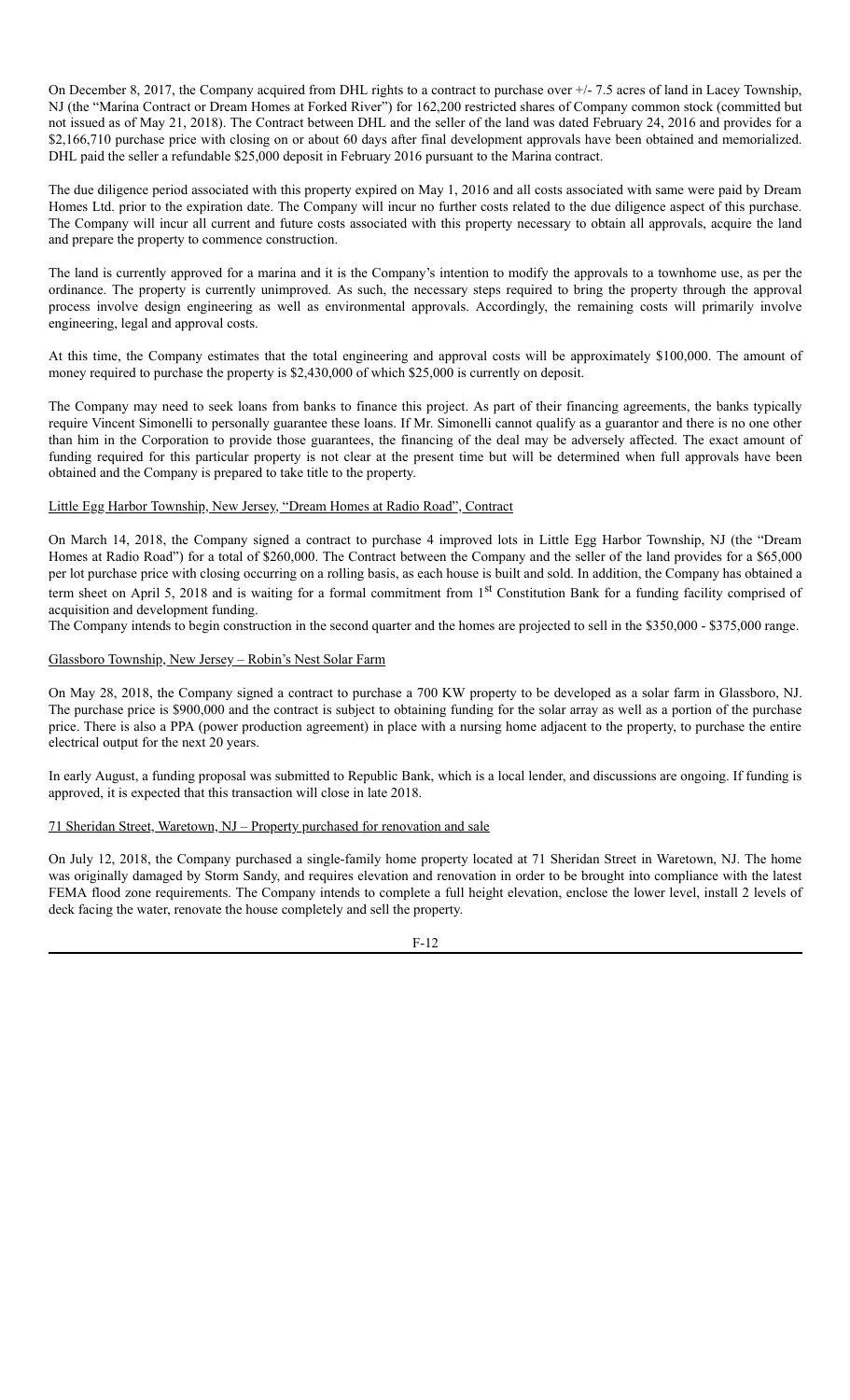## **4 - Loan payable**

On July 2, 2018 GDC loaned the Company \$20,000 from the line of credit established on September 15, 2016. (see Note-8 Line of credit)

## **5 - Loans Payable to Related Parties**

Loans payable to related parties is summarized as follows:

|                                                       | September 30, 2018 |             |  | December 31, 2017 |
|-------------------------------------------------------|--------------------|-------------|--|-------------------|
|                                                       |                    | (Unaudited) |  |                   |
| Loans payable to chief executive officer and director |                    | 31.525      |  | 11,525            |
| Loans payable to GPIL (see Note 5)                    |                    | 3,118       |  | 3,118             |
| Loans payable to DHL                                  |                    | 20,100      |  | 100               |
| Total                                                 |                    | 54.743      |  | 14.743            |

All the loans above are non-interest bearing and due on demand.

## **6 - Common Stock Issuances**

On October 13, 2016, DHL assigned 100,000 restricted shares of Company common stock it held to a minority shareholder of DHL. This minority shareholder of DHL had contributed \$100,000 out of approximately \$500,000 in a private placement of common stock of DHL in 2010. In addition, this minority stockholder of DHL also received 275,000 restricted shares from DHL in 2011 for consulting services. Accordingly, the Company has not deemed it appropriate to measure stock-based compensation relating to the 100,000 shares assigned by DHL to its minority stockholder.

On October 21, 2016, Virtual Learning issued 160,000 restricted shares of common stock to an individual for accounting services. The 160,000 restricted shares were valued at \$8,000 (or \$.05 per share), which amount was expensed in the three months ended December 31, 2016.

On December 29, 2016, Virtual Learning issued a total of 326,857 restricted shares of common stock to convertible noteholders for their notes and accrued interest totaling \$65,371.

On December 29, 2016, Virtual Learning issued a total of 180,000 restricted shares of common stock (50,000 shares to the Company's chief executive officer, 50,000 shares to the Company's secretary, 10,000 shares each to our two outside directors, and a total of 60,000 shares to four other individuals, principally DHL employees, for services rendered. The 180,000 shares were valued at \$9,000 (Company officers and outside directors- \$6,000, DHL employees-\$3,000) (or \$.05 per share), which amount was expensed in the three months ended December 31, 2016.

On February 22, 2017, DHDC issued 56,000 restricted shares of common stock to Green Chip Investor Relations pursuant to an Investor Relations and Consulting Services Agreement (see Note 8). The 56,000 restricted shares were valued at \$2,800 ( or \$.05 per share), which amount was expensed in the three months ended March 31, 2017.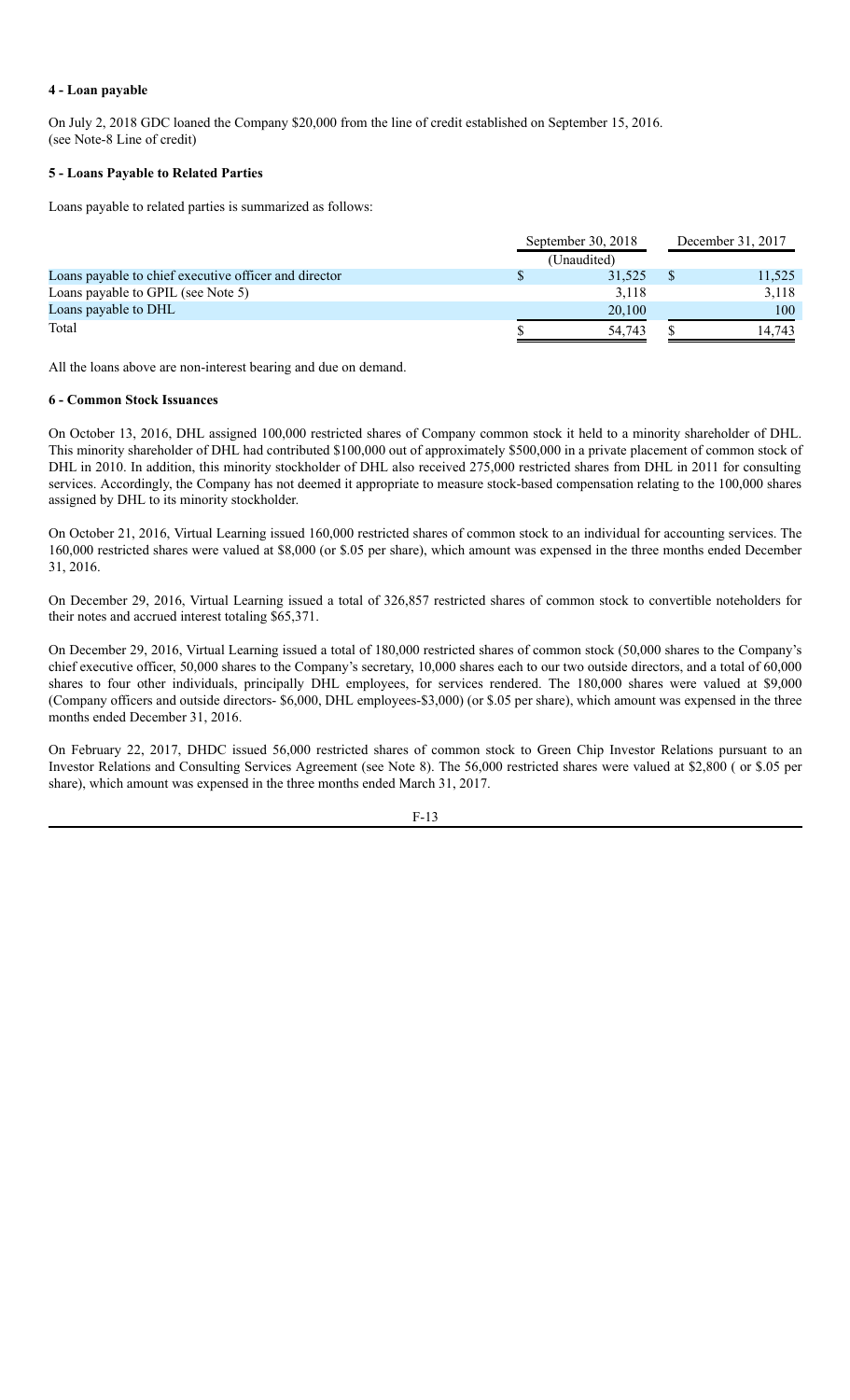On March 1, 2017, DHDC committed to issue 71,429 restricted shares of common stock (issued April 24, 2017) to DHL valued at \$10,000, representing the amount of the refundable deposit on land made by DHL to the Seller in January 2017 for the Berkeley Township New Jersey contract (see Note 3).

On March 14, 2017, DHL assigned 275,000 restricted shares of Company common stock it held to the same minority stockholder of DHL that it assigned 100,000 shares of Company common stock on October 13, 2016 (see sixth preceding paragraph).

On April 26, 2017, DHDC issued 100,000 shares of restricted stock to General Development Corp. as payment of an assignment fee related to the 58 unit townhouse development in Lacey Township, NJ (see Note 3).

On July 12, 2017, DHDC issued 40,000 restricted shares of DHDC's common stock to Dream Homes, Ltd. ("DHL") in exchange for vehicles owned by DHL. The transaction reflected \$6,000 net carrying value of the assets on DHL's books at July 12, 2017.

On September 21, 2017, DHL assigned 25,000 restricted shares of Company common stock it held to the Secretary of both DHDC and DHL for services rendered to DHL. Accordingly, no stock-based compensation was recognized by DHDC.

On December 8, 2017, DHDC committed to issue 162,200 restricted shares of common stock to DHL valued at \$48,658 (DHL's historical cost of the assets being assigned), for the assignment of a contract to purchase property from DHL for the Lacey Township New Jersey contract (see Note 3).

On December 11, 2017, DHL assigned 100,000 restricted shares of Company common stock it held to the Company Securities Counsel of both DHDC and DHL in settlement of certain DHL accounts payable due him. Accordingly, no stock-based compensation was recognized by DHDC.

On December 27, 2017, DHDC committed to issue 12,500 restricted shares of DHDC's common stock for cash proceeds of \$ 5,000 at \$.40 per share per the Subscription Agreement.

On December 29, 2017, DHDC committed to issue 27,810 restricted shares of DHDC's common stock for settlement of \$ 11,124 accounts payable at \$.40 per share.

On January 31, 2018, DHDC committed to issue 16,000 restricted shares of DHDC's common stock for cash proceeds of \$11,400 at \$ .40 per share per the subscription agreement.

On February 9, 2018, DHL assigned 40,000 restricted shares of Company common stock it held to a minority stockholder of DHL. This minority stockholder of DHL had contributed \$10,000 out of approximately \$500,000 in a private placement of common stock of DHL in 2010. In addition, this minority stockholder of DHL also received 30,000 restricted shares of DHL common stock in 2011 for legal services. Accordingly, no stock-based compensation was recognized by DHDC for this assignment of 40,000 shares.

On February 9, 2018, DHL assigned 25,000 restricted shares of Company common stock it held to the Secretary of both DHDC and DHL for accounting and administrative services rendered to DHL. Accordingly, no stock-based compensation was recognized by DHDC for this assignment of 25,000 shares.

On February 9, 2018, DHL assigned 25,000 restricted shares of Company common stock it held to a director of DHDC and service provider to DHL for legal services provided to DHL. Accordingly, no stock-based compensation was recognized by DHDC for this assignment of 25,000 shares.

On February 26, 2018 DHDC issued 12,500 restricted shares of DHDC's common stock for cash proceeds of \$ 5,000 at \$.40 per share per the Subscription Agreement.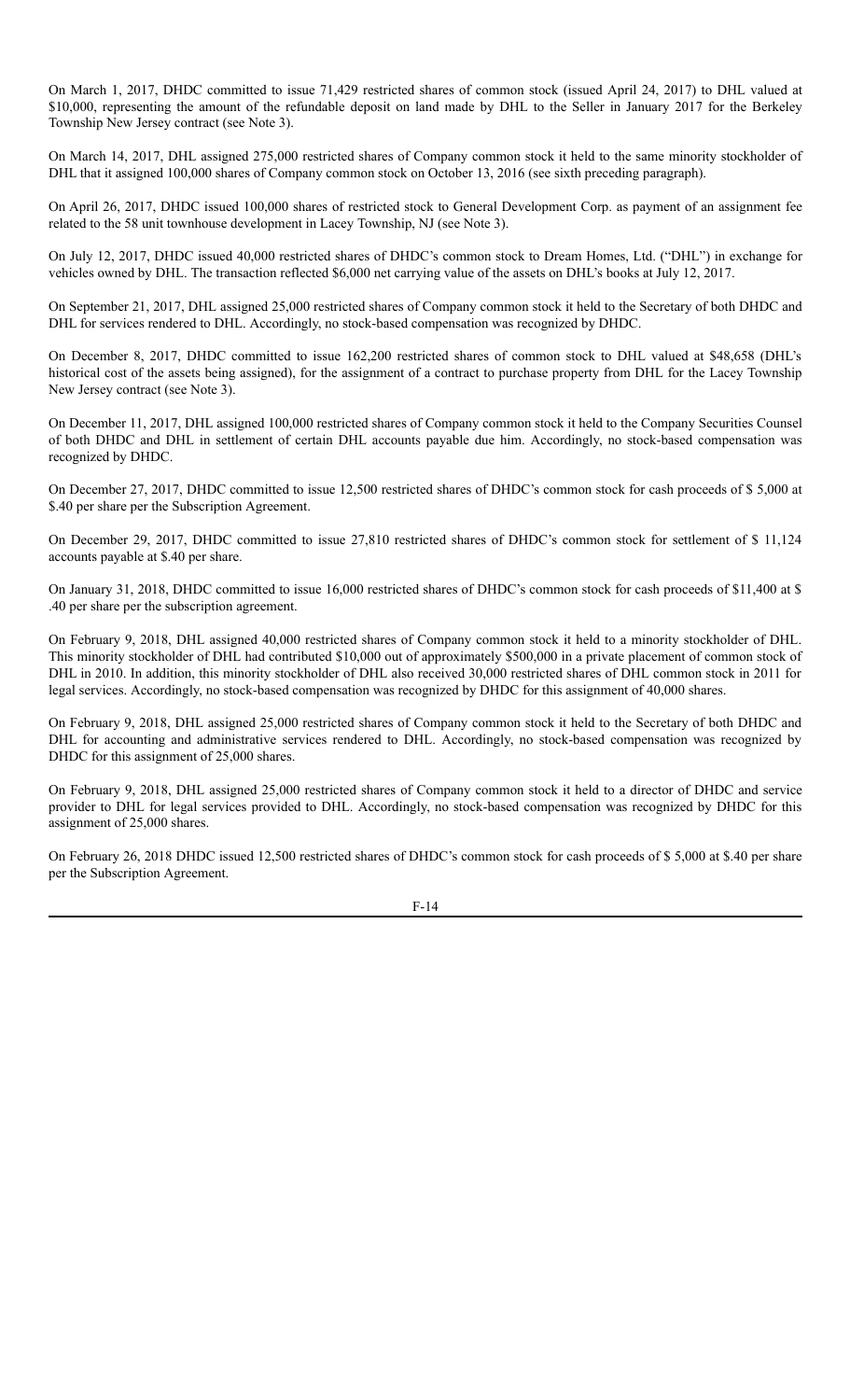## **7 - Income Taxes**

The provisions for (benefit from) income taxes differ from the amounts computed by applying the statutory United States Federal income tax rate (21% in 2018; 35% in 2017) to income (loss) before income taxes.

The sources of the differences follow:

|                                                         | Nine months ended<br>September 30, 2018 |              |  | Nine months ended  |
|---------------------------------------------------------|-----------------------------------------|--------------|--|--------------------|
|                                                         |                                         |              |  | September 30, 2017 |
|                                                         |                                         | (Unaudited)  |  | (Unaudited)        |
| Expected tax (benefit)                                  | \$                                      | $(9,852)$ \$ |  | 31,477             |
| State income taxes, net of Federal benefit              |                                         | (2,816)      |  | 5,396              |
| Non-deductible stock-based compensation                 |                                         | 14,275       |  | 11,341             |
| Benefit from net operating loss carry forward           |                                         |              |  | (21,037)           |
| Provision for Federal income taxes at lower tax rate on |                                         |              |  |                    |
| taxable income under \$50,000                           |                                         |              |  | (10, 850)          |
| Change in valuation allowance                           |                                         | (1,607)      |  |                    |
| Provision for (benefit from) income taxes               |                                         |              |  | 16,327             |

The significant components of DHDC's deferred tax asset as of September 30, 2018 and December 31, 2017 are as follows:

|                                  | September 30, 2018 |           | December 31, 2017 |  |
|----------------------------------|--------------------|-----------|-------------------|--|
|                                  | (Unaudited)        |           |                   |  |
| Deferred tax assets:             |                    |           |                   |  |
| Net operating loss carry forward |                    | 57,598 \$ |                   |  |
| Valuation allowance              |                    | (57, 598) |                   |  |
| Net deferred tax asset           |                    |           |                   |  |

At September 30, 2018, the Company has a net operating loss carryforward of approximately \$204,903 which expires in year 2038. Based on management's present assessment, the company has not yet determined it to be more likely than not that a deferred tax asset of \$57,598 attributable to the future utilization of the \$204,903 net operating loss carryforward will be realized. Accordingly, the company has recorded a 100% allowance against the deferred tax asset in the financial statements as of September 30, 2018.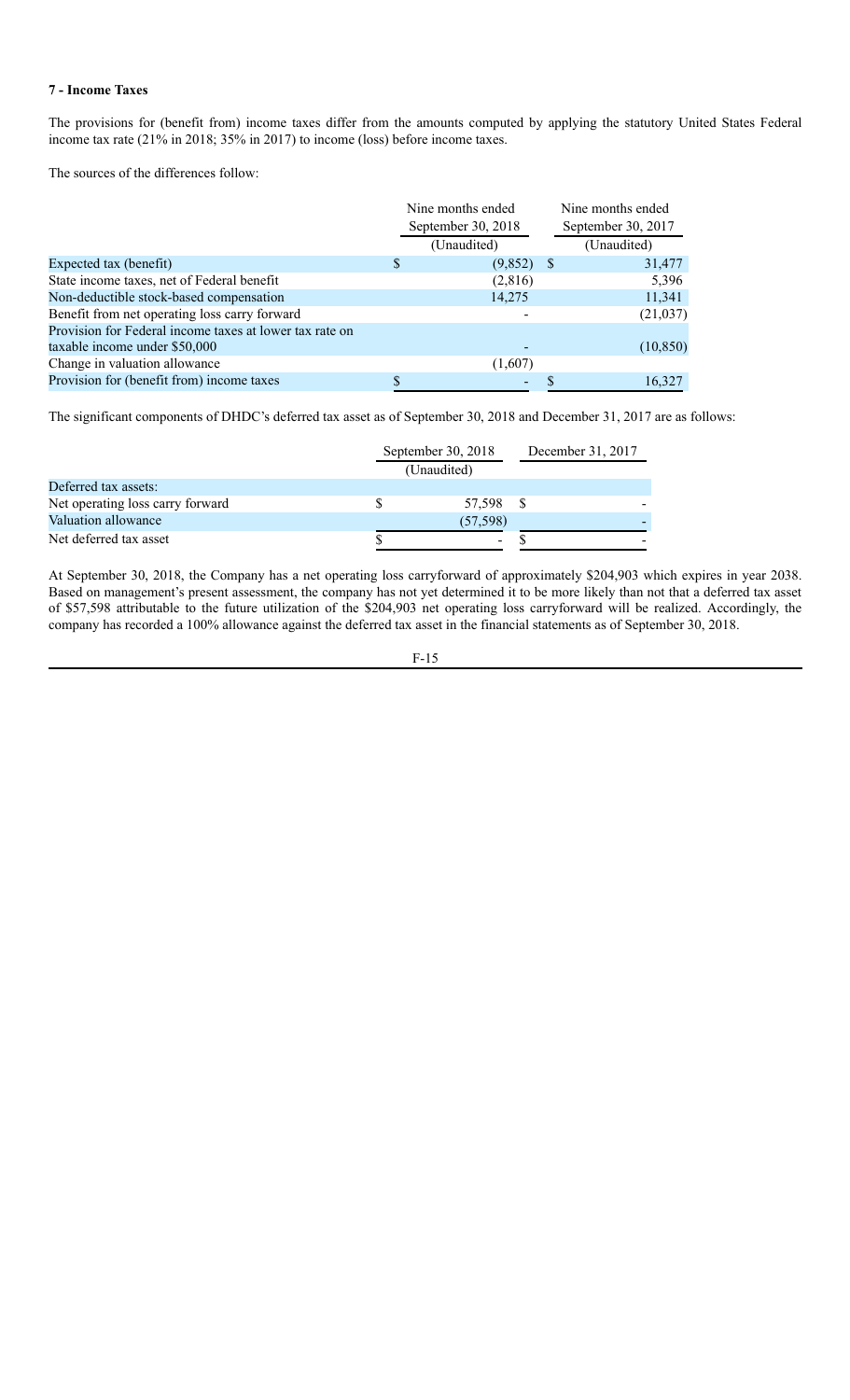Current United States income tax law limits the amount of loss available to be offset against future taxable income when a substantial change in ownership occurs. Therefore, the amount available to offset future taxable income may be limited.

## **8 - Commitments and Contingencies**

#### Construction Contracts

As of September 30, 2018, Dream Building, LLC is committed under 21 construction contracts outstanding with home owners with contract prices totaling \$ 3,681,805, which are being fulfilled in the ordinary course of business. None of these construction projects are expected to take significantly in excess of one year to complete from commencement of construction. The Company has no significant commitments with material suppliers or subcontractors that involve any sums of substance or, of long term duration at the date of issuance of these financial statements.

#### Employment Agreements

On April 28, 2017, DHDC executed an Employment Agreement with its newly appointed Vice President of Business Development. The term of the agreement is from April 28, 2017 to December 31, 2020 and is renewable thereafter at 1 year intervals based on certain sales targets. The agreement provides for compensation based on sales.

On May 8, 2017, DHDC executed an Employment Agreement with its newly appointed Vice President of Sales. The term of the agreement is from May 8, 2017 to May 8, 2019 and is renewable thereafter at 1 year intervals based on certain sales targets. The agreement provides for compensation based on sales.

For the nine months ended September 30, 2018, sales commissions expense pursuant to these two employment agreements were \$60,191.61.

#### Lease Agreement

On June 20, 2017, DHDC executed a lease for office and storage space located at 2109 Bridge Avenue, Point Pleasant, New Jersey. The term of the Lease is five years from June 20, 2017 to June 20, 2022 with two (2) five (5) year options to renew. The Lease provides for monthly rent commencing August 20, 2017 at \$1,200 per month until the earlier of completion of upstairs offices or November 20, 2017, at which time the monthly rent increases to \$2,200 per month. Beginning June 1, 2018 per verbal agreement, rent was reduced to \$1,000.00. Assuming DHDC is current in all rent and other charges, DHDC has the option to cancel the Lease with 90 days written notice to Landlord.

For the nine months ended September 30, 2018, rent expense under this lease agreement was \$14,600.00.

#### Investor Relations Agreement

On February 10, 2017, the Company entered into an Investor Relations and Consulting Services Agreement with an investor relations firm. The agreement expired on August 31, 2017 and provided for issuance of 56,000 restricted shares of common stock valued at \$2,800 to the investor relations firm (stock issued on February 22, 2017) and \$2,000 per month fees to be paid to the investor relations firm commencing March 2017. The agreement the agreement was modified in March 2018 to reflect a single payment of \$1,000.00

For the nine months ended September 30, 2018 and 2017, consulting fees expense under this agreement was \$1,000.00 and \$4,800 respectively.

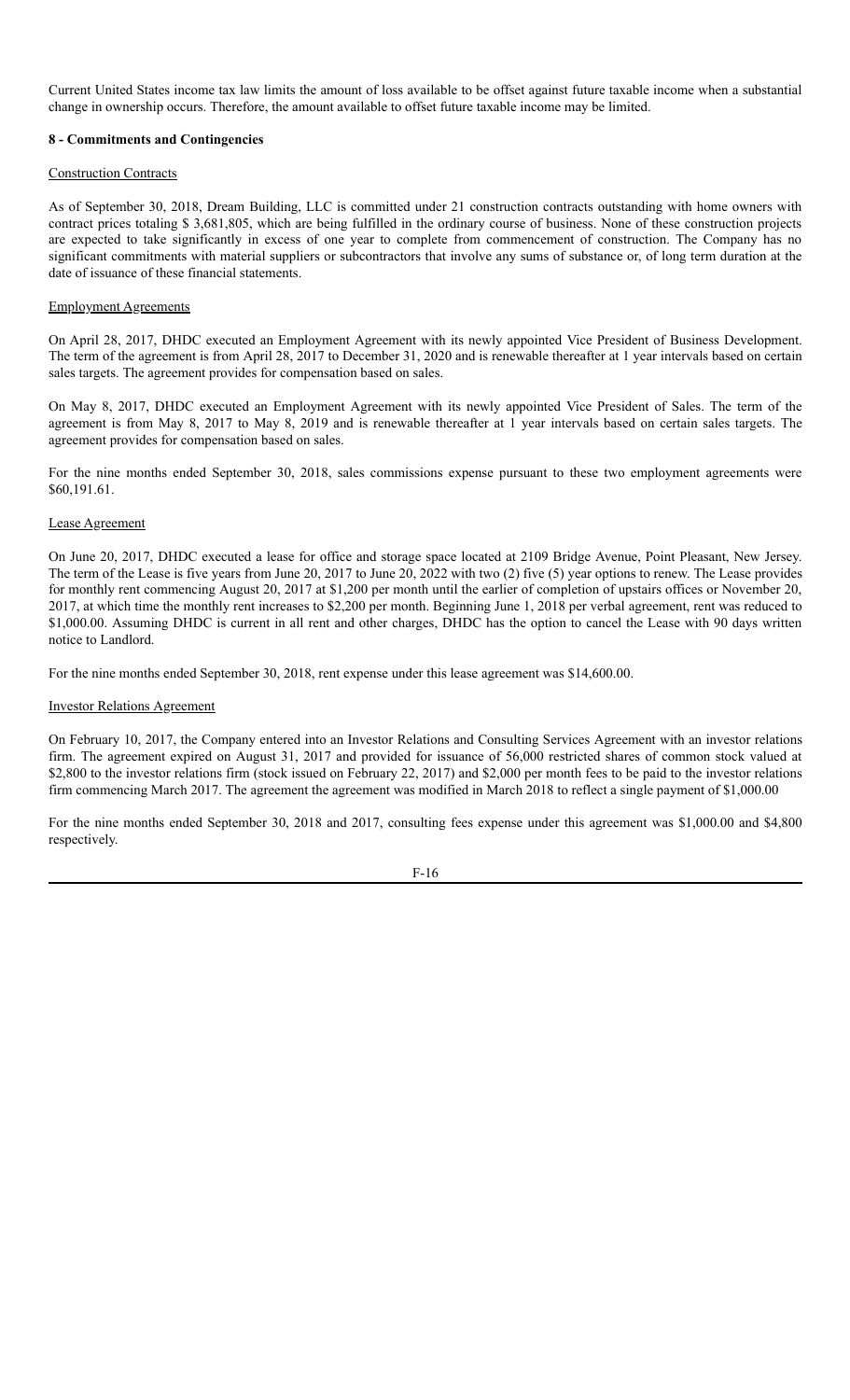## Line of Credit

On September 15, 2016, DHDC established a \$50,000 line of credit with General Development Corp., a non-bank lender. Advances under the line bear interest at a rate of 12% payable monthly and the outstanding principal is due and payable in 60 months. The line is secured by the personal guarantee of the Company's Chief Executive Officer. The agreement to fund automatically renews on a yearly basis as long as interest payments are current. To date, the Company has received an advance in the amount of \$20,000 on July 2, 2018 under this line of credit. (see Note-4)

## Private Placement

On November 3, 2017, the Company released a Private Placement Memorandum, which consists of an equity and debt offering for up to \$5,000,000 in new capital. This capital will be utilized for acquisition and development of several of the properties the Company has under contract, as well as expansion into the Florida market. The offering is comprised of Units for sale as well as convertible debt. Each Unit is priced at \$.40 per common share and includes 1 warrant to purchase an additional share of common stock for \$.60 within 3 years of the date of Unit purchase. The convertible debt is offered at an 8% coupon, paid quarterly, has a maturity of 4 years and is convertible at \$.75 per share. The offering was scheduled to close on January 2, 2018 and was extended unchanged by the Company to September 2, 2018.

As of May 21, 2018, the Company has sold a total of 68,810 units and received \$16,400 in cash (\$5,000 in December 2017 for 12,500 units, \$6,400 in January 2018 for 16,000 units and \$5000 in February 2018 for 12,500 units) and was granted a reduction in accounts payable from a lumber vendor of 11,124 for 27,810 units issuable to the vendor as of December 31, 2017.

## **9 - Related Party Transactions**

## Dream Homes Ltd. Allocated payroll

The Company uses the services of Dream Homes Ltd. (DHL) personnel for its operations. For the nine months ended September 30, 2018 and 2017, selling, general and administrative expenses include \$398,463.47 and \$428,730.67, respectively incurred for the Company's estimated share of DHL's gross payroll and payroll taxes for the 2018 amount includes \$56,500 salary paid to the Company's Chief Executive Officer and \$43,200 salary paid to the Company's Secretary and VP of Human Resources. At September 30, 2018, accounts payable and accrued expenses include \$ 40,672.22 due to DHL for unpaid payroll reimbursement.

## Office Space

The Company has occupied office space located in Forked River, New Jersey which is owned by an affiliated company. Commencing April 2017, the Company has paid DHL monthly rent of \$2,000 for this office space. Beginning January 2018, rent increased to \$2,500.00 monthly for a total of \$22,500 paid for the period ending September 30, 2018.

## **10 - Stock Warrants**

On July 12, 2017, DHDC issued 750,000 stock warrants to various members of Dream Homes & Development Corporation's executive team (including 500,000 to the Company's Chief Executive Officer, 100,000 to the Company's Secretary, and a total of 60,000 to the Company's two other directors and 50,000 to a non-executive DHL project manager employee). These Warrants entitle the holder to purchase shares of Dream Homes & Development Corporation at \$0.30 per share through July 20, 2020. These warrants vest to the Holder on a semi-annual basis over a 36-month period contingent upon Holder's continued association with the Company. The \$407,850 total fair value (calculated using the Black Scholes option pricing model and the following assumptions: (1) stock price of \$0.60, (2) exercise price of \$0.30, (3) dividend yield of 0%, (4) risk-free interest rate of 1.53%, (5) expected volatility of 171%, and (6) term of 3 years) of the 750,000 warrants is being expensed evenly over the 3 years requisite service period of the individuals that were granted these warrants commencing in July 2017. For the nine months ended September 30, 2018, stock-based compensation attributable to the warrants was \$ 86,774 using the above Black Scholes option pricing model.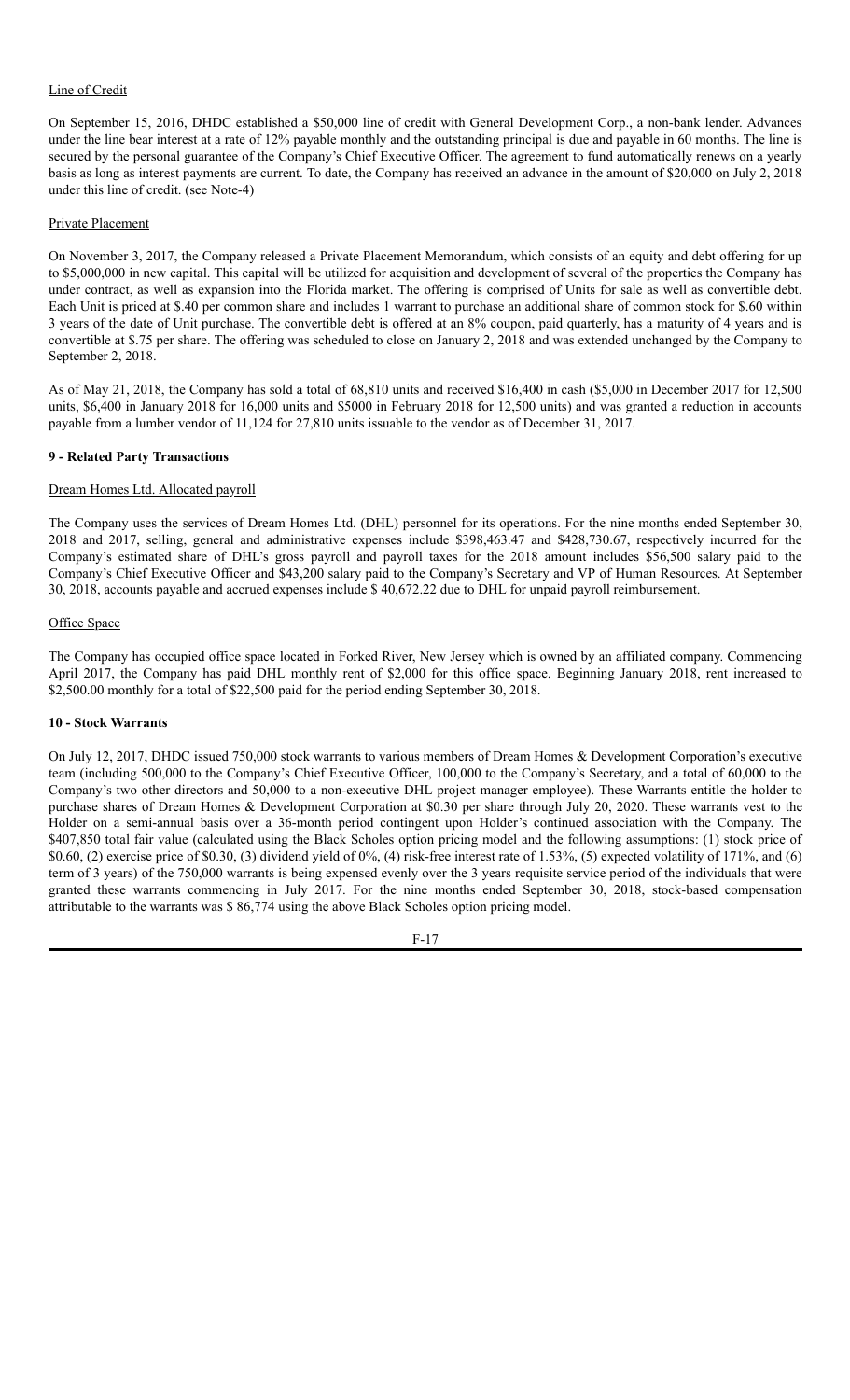Included within the 750,000 warrants described in the preceding paragraph are 20,000 warrants issued to the Company's Vice President of Business Development that are not covered by the Employment Agreement dated April 28, 2017 described in Note 8. Also included within the 750,000 warrants described in the preceding paragraph are 20,000 warrants issued to the Company's Sales Manager that are not covered by the Employment Agreement dated May 8, 2017 described in Note 8.

In addition to the 750,000 warrants issued on July 12, 2017 per above, the company issued a total of 68,810 warrants in connection with the Private Placement described above in Note 8. The warrants are exercisable into common stock at an exercise price of \$.60 per share for a period of 3 years commencing from the respective issuance dates of these warrants.

## 11 - Receivable from Arbitration and settlement of in process customer construction contract in dispute and related losses **recognized and recorded by the Company**

The Company began work on a construction contract in the amount of \$307,000 in August 2016. Through September 30, 2017, the Company billed the customer a total of \$219,565, collected a total of \$130,247 from the customer, and accordingly had a balance due from the customer of \$89,318 at September 30, 2017. When the customer refused to pay the \$89,318 balance, the Company ceased working on the contract in July 2017, filed a request for arbitration on October 3, 2017, and filed a Construction Lien Claim on October 18, 2017. On March 6, 2018, the American Arbitration Association awarded the Company \$75,000 in connection with its claim. To date the Company has not yet collected the \$75,000 owing to it under the arbitration award. Based upon advice of Company Counsel it still has further legal actions available to it to ultimately facilitate payment from the customer of the \$75,000 in the contract dispute. Accordingly, at December 31, 2017 the Company has recognized a loss of \$14,318 on the write-down of accounts receivable from this customer which has been reflected as a reduction in revenue from construction contracts and gross profit for the year ended December 31, 2017.

At December 31, 2017, there was a "Costs and estimated earnings in excess of billings" asset relating to the Arbitration Award disputed contract of \$48,419 representing the difference between the amount billed to the customer of \$219,565 and costs and estimated earnings of \$267,984 through December 31, 2017. Accordingly, at December 31, 2017 the Company has also recognized a loss of \$48,419 on the write-down of the "Costs and estimated earnings in excess of billings" asset attributable to this disputed customer contract, which has been reflected as a reduction in revenue from construction contracts and gross profit for the year ended December 31, 2017. Over the life of this contract the Company recognized a cumulative gross profit of \$17,658 through December 31, 2017, which is net of a negative gross profit of  $(\$9,012)$  for the year ended December 31, 2017, based upon the write-down of \$14,318 described in the preceding paragraph and the \$48,419 write-down described in this paragraph, which aggregate to \$62,737.

Regarding the above referenced Arbitration award, on September 13, 2018, a levy was executed and served upon one of the customer's accounts. The sum of \$32,441.88 was frozen. To date, the customer has not disputed this levy. On November 30, 2018, a final Motion to turn over funds will be decided, after which the funds will be released to the Company.

## **12 - Subsequent Events**

During the period following September 30, 2018, the Company has added \$646,086.80 in executed elevation and new home contracts, comprised of 2 separate elevation and renovation contracts, as well as one demolition and new single-family home contract.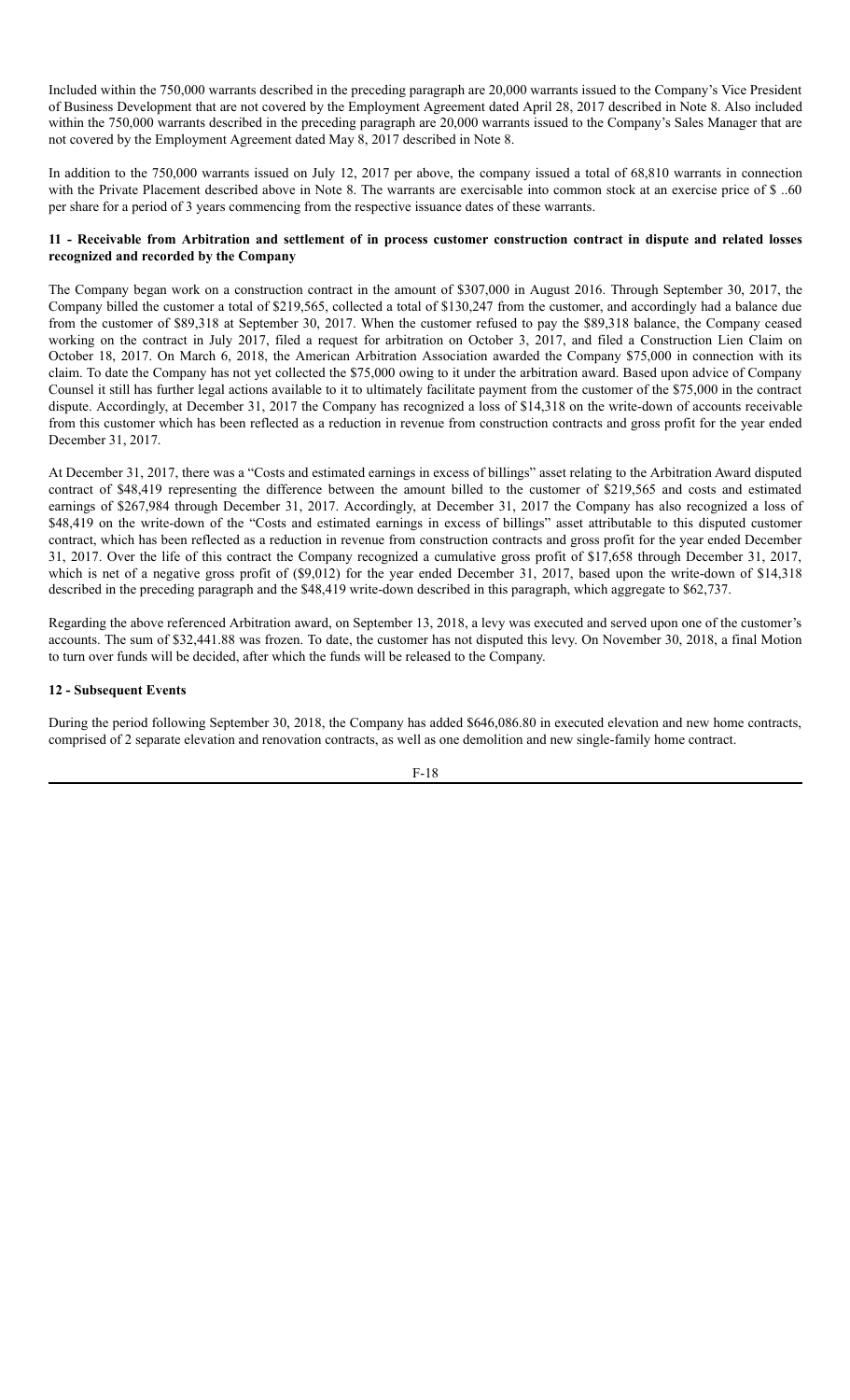During the period following September 30, 2018, on October 20, 2018 the Company entered into contract for the purchase of assets from Premier Modular Homes, LLC for the sum of \$119,000, which sum shall be paid on a contingent basis for all sales generated through Premier Modular leads. The acquired assets include phone numbers, web site, use of Premier Modular Home, LLC name, equipment, vehicles and trailers.

The Company also entered into an agreement to lease the Premier Modular Homes showroom and offices located at 884 Route 9 Tuckerton, NJ 08087 for a annual amount of \$18,000 with the option to renew yearly for the period of two years.

On November 15, 2018, the Company also received variance approval for the 71 Sheridan Street property in Waretown, NJ. This property was purchased on July 12, 2018. The Company intends to elevate and renovate this property, in preparation for a sale in spring 2019.

## **13 - Restatement of Previously Issued Financial Statements**

The Company has restated the consolidated financial statements at September 30, 2018 and for the six months then ended (which were previously included in the Company's Form 10-Q filed with the SEC on November 19, 2018) in order to reflect the restatements previously made to the December 31, 2017 financial statements, in order to correct errors principally relating to the accounting for construction contracts under the "percentage of completion method." These prior errors resulted primarily from misinterpretation of facts and circumstances concerning 11 contracts at the date of issuance of the consolidated financial statements by the Company. The Company also recorded additional stock based compensation of \$18,798 in the quarter ended September 30, 2018 relating to the warrants issued in 2017.

|                                                                         |        | As Previously<br>Reported |      | Restatement<br>Adjustments |    | As<br>Restated |
|-------------------------------------------------------------------------|--------|---------------------------|------|----------------------------|----|----------------|
| <b>CURRENT ASSETS</b>                                                   |        |                           |      |                            |    |                |
| Cash                                                                    | \$     | 165,901                   | \$   | $\frac{1}{2}$              | \$ | 165,901        |
| Accounts receivable                                                     |        | 63,192                    |      |                            |    | 63,192         |
| Costs and estimated earnings in excess of billings                      |        | 193,352                   |      | (4, 839)                   |    | 188,513        |
| Total current assets                                                    |        | 422,445                   |      | (4, 839)                   |    | 417,606        |
| PROPERTY AND EQUIPMENT, net                                             |        | 5,459                     |      |                            |    | 5,459          |
| <b>OTHER ASSETS</b>                                                     |        |                           |      |                            |    |                |
| Accounts receivable, net of allowance for doubtful accounts             |        |                           |      |                            |    |                |
| $(\$43,000)$                                                            |        | 75,000                    |      | 32,000                     |    | 107,000        |
| Security deposit                                                        |        | 2,200                     |      |                            |    | 2,200          |
| Deposits and costs coincident to acquisition of land for<br>development |        | 308,540                   |      |                            |    | 308,540        |
|                                                                         |        |                           |      |                            |    |                |
| <b>Total</b> assets                                                     | \$     | 813,644                   | \$   | 27,161                     | \$ | 840,805        |
|                                                                         |        |                           |      |                            |    |                |
| <b>CURRENT LIABILITIES</b>                                              |        |                           |      |                            |    |                |
| Accounts payable and accrued expenses                                   | \$     | 305,579                   | $\$$ | 10,784                     | \$ | 316,363        |
| Billings in excess of costs and estimated earnings                      |        | 163,225                   |      | (49,769)                   |    | 113,456        |
| Loans payable                                                           |        | 20,000                    |      |                            |    | 20,000         |
| Loans payable to related parties                                        |        | 54,743                    |      |                            |    | 54,743         |
| <b>Total current liabilities</b>                                        |        | 543,547                   |      | (38,985)                   |    | 504,562        |
| <b>STOCKHOLDERS' EQUITY</b>                                             |        |                           |      |                            |    |                |
| Preferred stock                                                         |        |                           |      |                            |    |                |
| Common stock                                                            |        | 24,230                    |      | (29)                       |    | 24,201         |
| Additional paid-in capital                                              |        | 1,633,490                 |      | 18,828                     |    | 1,652,318      |
| Accumulated deficit                                                     |        | (1,387,623)               |      | 47,347                     |    | (1,340,276)    |
| Total stockholders' equity                                              |        | 270,097                   |      | 66,146                     |    | 336,243        |
| Total liabilities and stockholders' equity                              | \$     | 813,644                   | \$   | 27,161                     | \$ | 840,805        |
|                                                                         | $F-19$ |                           |      |                            |    |                |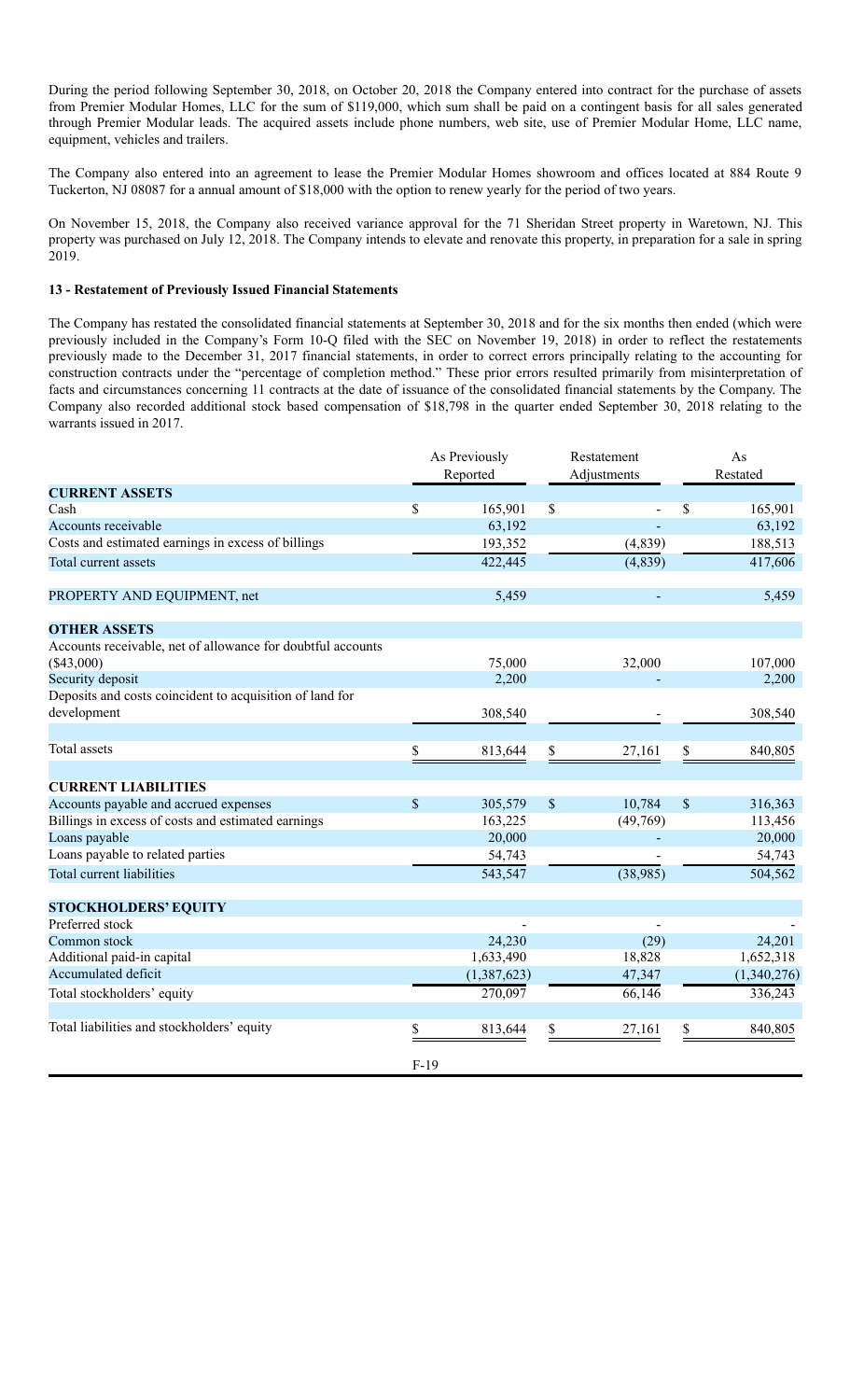The effect of the restatement adjustments on the Consolidated Statement of Operations for the nine months ended September 30, 2018 follows:

|                                     | As Previously<br>Reported |           |             | Restatement              |          | As        |
|-------------------------------------|---------------------------|-----------|-------------|--------------------------|----------|-----------|
|                                     |                           |           | Adjustments |                          | Restated |           |
| Revenue                             | S                         | 1,927,457 |             | $\overline{\phantom{a}}$ |          | 1,927,457 |
| Cost of construction                |                           | 1,179,785 |             | $\overline{\phantom{a}}$ |          | 1,179,785 |
| Gross profit                        |                           | 747,672   |             |                          |          | 747,672   |
| Operating expenses                  |                           |           |             |                          |          |           |
| Selling, general and administrative |                           | 697,052   |             | 3,483                    |          | 700,535   |
| Depreciation expense                |                           | 3,684     |             |                          |          | 3,684     |
|                                     |                           | 700,736   |             | 3,483                    |          | 704,219   |
| Income tax benefit (expense)        |                           |           |             |                          |          |           |
| Net loss                            | \$                        | 46,936    | S.          | (3,483)                  |          | 43,453    |

## **14 - Business Segments**

The company currently has one business segment which is residential construction, which is divided into elevation/renovation, demolition and new home construction and new single and multi-family home developments. The residential construction segment is operated through DHDC's wholly owned subsidiary Dream Building, LLC (since August 19, 2016).

The Company has also signed a contract to purchase a property currently approved for a 700 KW solar farm, and to proceed with development of the property, and connection to the electrical grid.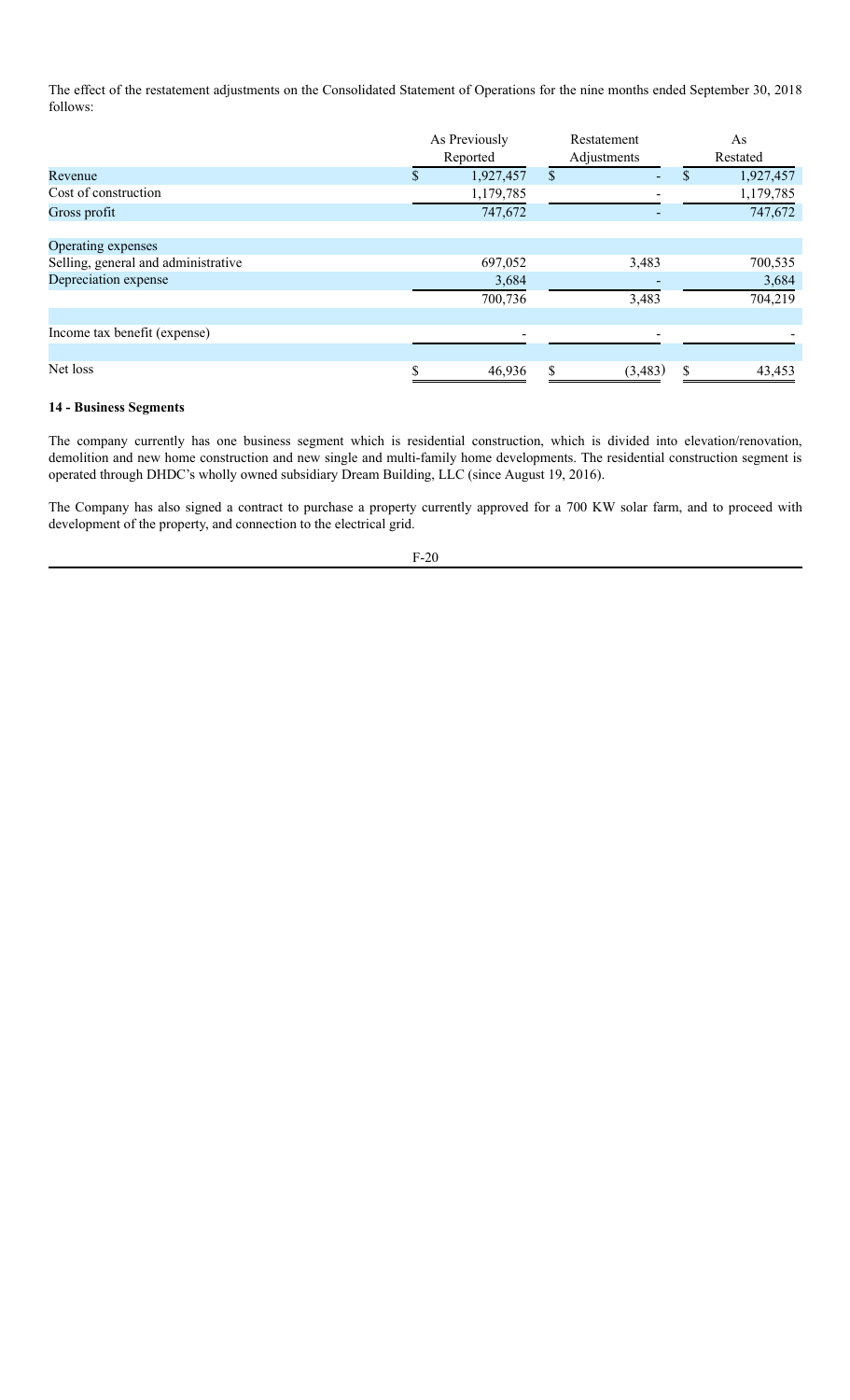#### <span id="page-23-0"></span>**ITEM 2. Management's Discussion and Analysis of Financial Condition and Results of Operations.**

This Quarterly Report on Form 10-Q and other written reports and oral statements made from time to time by the Company may contain so-called "forward-looking statements," all of which are subject to risks and uncertainties. One can identify these forwardlooking statements by their use of words such as "expect," "plan," "will," "may," "anticipate," "believe," "estimate," "should," "intend," "forecast," "project" the negative or plural of these words, and other comparable terminology. One can identify them by the fact that they do not relate strictly to historical or current facts. These statements are likely to address the Company's growth strategy, financial results and product and development programs. One must carefully consider any such statement and should understand that many factors could cause actual results to differ from the Company's forward-looking statements. These factors include inaccurate assumptions and a broad variety of other risks and uncertainties, including some that are known and some that are not. No forwardlooking statement can be guaranteed, and actual future results may vary materially. The Company does not assume the obligation to update any forward-looking statement. One should carefully evaluate such statements in light of factors described in the Company's filings with the SEC, especially the Company's Annual Report on Form 10-K and the Company's Quarterly Reports on Form 10-Q. In various filings the Company has identified important factors that could cause actual results to differ from expected or historic results. One should understand that it is not possible to predict or identify all such factors. Consequently, the reader should not consider any such list to be a complete list of all potential risks or uncertainties.

## **PLAN OF OPERATION**

#### **Overview**

Building on a history of over 1,800 new homes, elevation and renovation projects completed since 1993, the management of Dream Homes & Development Corporation has positioned the company to emerge as a rapidly growing regional developer of new singlefamily subdivisions as well as a leader in coastal construction, elevation and mitigation. In the six years that have passed since Superstorm Sandy flooded over 30,000 owner-occupied homes, Dream Homes has helped hundreds of homeowners to rebuild or raise their homes to comply with new FEMA requirements. While other builders have struggled to adapt to the changing market and complex Federal, State and local regulations involved with coastal construction in Flood Hazard Areas, Dream Homes has excelled. As many of our competitors have failed, Dream Homes has developed a reputation as the region's most trusted builder and has even become known as the "rescue" builder for homeowners whose projects have been abandoned by others. Due to the damage caused by the storm, as well as the material changes in the FEMA flood maps which now require over 30,000 homeowners along the New Jersey coastline to either elevate their homes, or demolish and build new homes at higher elevations, Dream Homes is positioned to capitalize on this opportunity for substantial revenue growth.

Management recognized that the effects of Super Storm Sandy, which occurred on 10/29/12, would be far reaching and cause an almost unlimited demand for construction services, as well as specific construction information. Due to the damage caused by the storm, as well as the material changes in the FEMA flood maps which now require over 30,000 homeowners along the New Jersey coastline to either demolish and build new homes, or to elevate their homes, management feels that focusing on the construction field will continue to provide a stable revenue stream for the company.

The Company's acquisition of Jersey Dream Modular Homes in May of 2017, as well as the opening of the Modular Design, Kitchen and Bath Showroom at 2109 Bridge Avenue in Point Pleasant has enabled the Company to more effectively serve the northern Ocean, Monmouth and Middlesex County markets, as well as increase market share in the modular home market.

On October 20, 2018, the Company acquired a significant portion of the assets of Premier Modular Homes, located in Little Egg Harbor, NJ. This company has a 23-year track record serving southern Ocean County, with a concentration on Long Beach Island. These acquired assets include physical as well as intellectual property, such as phone numbers, web site, use of the Premier Modular Home name, equipment, vehicles and trailers.

The Company also leased the physical premises, including office, showroom, garage and yard space.

3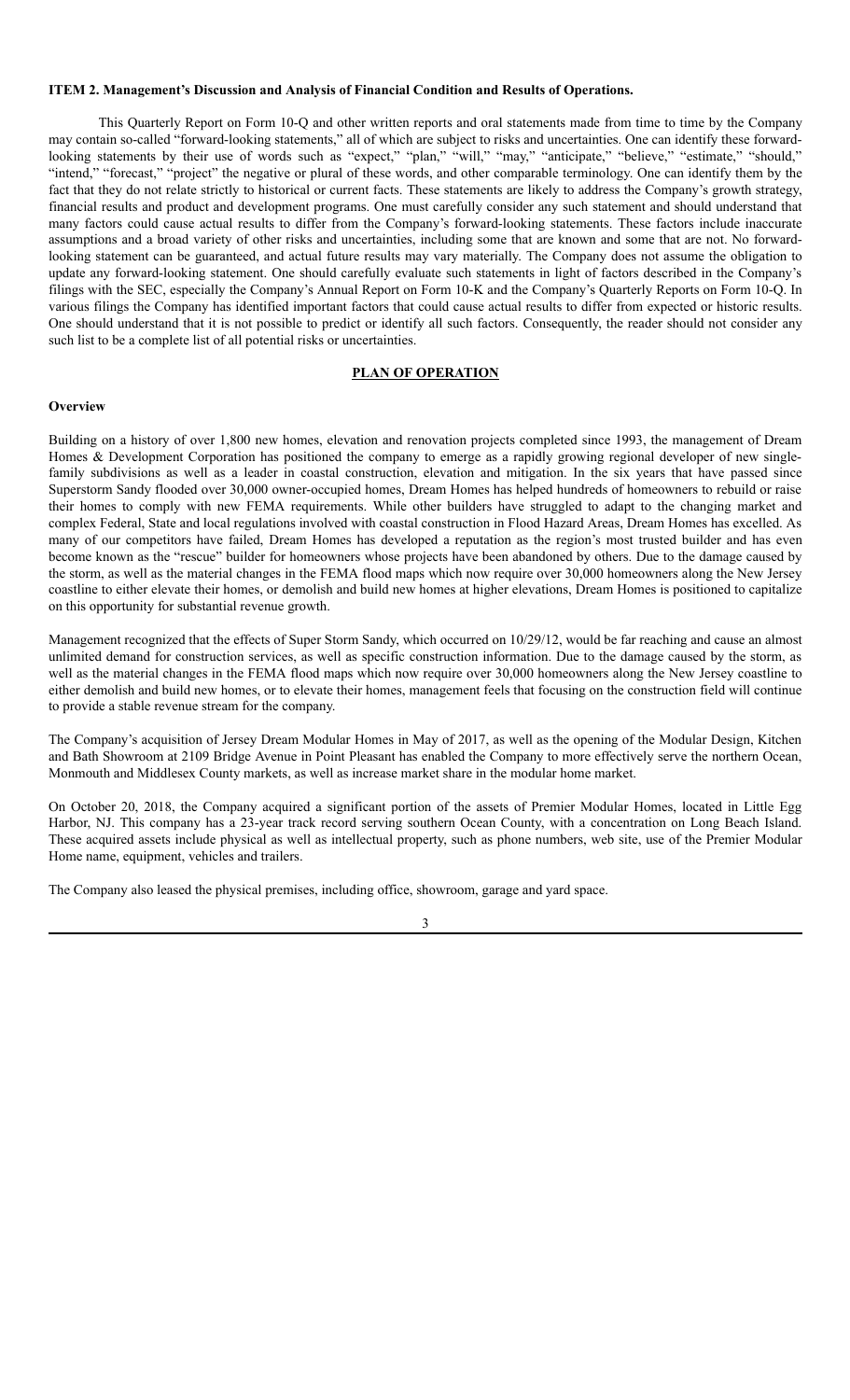With this latest acquisition of Premier Modular, the continued operation of the Jersey Dream Design Center in Point Pleasant and the Company's main office location in Forked River, the Company has positioned itself to well serve a significant portion of the entire coastal region, from southern Ocean County north to Middlesex County.

In addition to the New Jersey market, the Company, through its Dream Building LLC subsidiary, has passed the educational requirements for licensing in Florida and intends to pursue recent opportunities for elevation, restoration, renovation and new construction brought about by the damage caused by recent hurricanes. Initial markets to be targeted are located primarily in the southwest portion of the state, between Naples and Cape Coral.

Dream Building LLC. operates as a wholly owned subsidiary of Dream Homes and Development Corporation and continues to pursue opportunities in the real estate field, specifically in new home construction, home elevations and renovations. The dollar value of these 21 projects currently under contract as of September 30, 2018 is \$3,681,805.

In addition to the above projects, which are in process, Dream Building LLC has also estimated an additional \$5,300,000 worth of residential construction projects and added over 200 active prospects to its data base. All of these prospects are prime candidates for educational videos and short books on specific construction and rebuilding topics, as well as candidates for rebuilding projects to be built under the Dream Building LLC division.

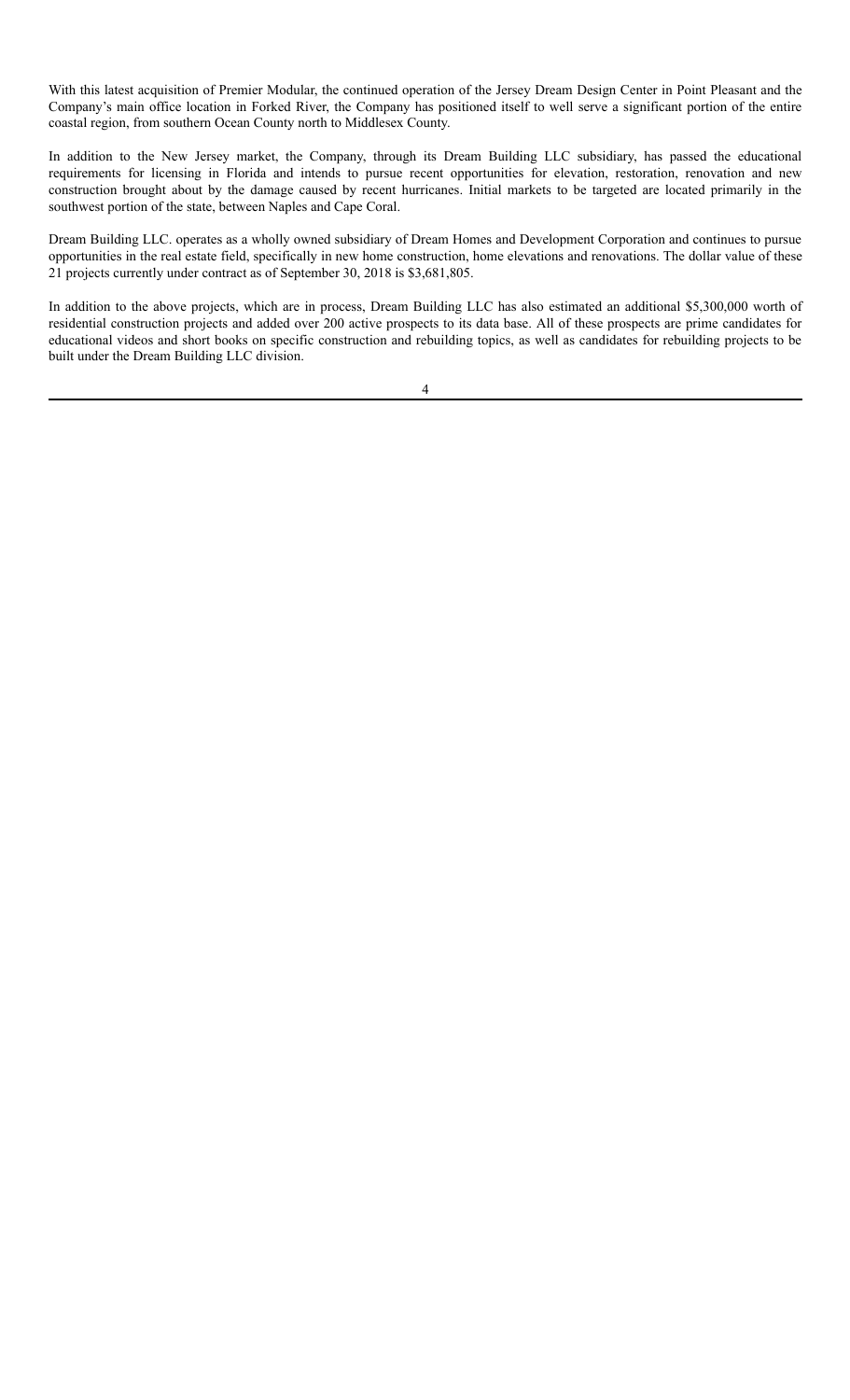In addition to the projects which the Company currently has under contract for elevation, renovation, new construction and development, there are a number of parcels of land which the Company has the ability to secure, whether through land contract or other types of options. These parcels represent additional opportunities for development and construction potential on the order of an additional 400 - 800 lots and/or residential units to be developed and built within an approximate time horizon of 5 years. Conceivably, this volume of production could yield \$120,000,000 - \$240,000,000 in gross revenue and \$25,000,000 - \$50,000,000 in earnings to the Company.

## **Properties currently under contract to purchase and in the development stage**

Dream Homes is in contract and under development for a parcel which will yield 48 new townhomes or 72 apartments in the Ocean County NJ area. This acquisition was made for common stock and occurred in the 4th quarter of 2016. This property is currently in the approval process. This development project is scheduled to begin in 2019 and is projected to add approximately \$13,000,000 to the Company's gross sales, through its Dream Building LLC division.

The Company has received preliminary CAFRA approval for the 58-unit townhouse development. A planning board hearing for preliminary and final site plan and subdivision approval occurred on December 11, 2017, which produced input and comments from the Planning Board as well as surrounding homeowners. Currently, the property is subject to an application with the state planning commission to be designated as a CAFRA Town Center property, which will enable greater density. As such the planning board has agreed to reschedule the hearing pending passage of this planning zone by New Jersey. It is anticipated that this project will be heard again in early 2019. Sales at retail for this development should be in the \$16 million-dollar range.

The Company is in contract and in the approval process for a 7-acre tract in central Ocean County, New Jersey, which will yield 13 single-family lots. This development project is scheduled to begin in late 2018 and is projected to add approximately \$4,500,000 to the Company's gross sales, through its Dream Building LLC division.

Dream submitted a use variance application to the Board of Adjustment for approval for 13 single family lots, which are fully improved. This application was deemed complete by the town engineer and was head on April 11, 2018. The zoning board refused to rule on the application, and instructed the company to make application to the planning board. A planning board application will be made during the 4<sup>th</sup> quarter of 2018, with the intention to be heard at the January hearing. The construction start date is estimated for 2019 and these homes are planned for high-efficiency construction techniques, including passive solar roof panels, insulation of R50 in walls and ceilings, low-flow toilets and faucets and LED lighting throughout. Sales at retail for this development are projected to be in the \$4 million-dollar range.

The Company has signed a letter of intent and a contract will be signed to acquire the rights to a purchase contract via contract assignment for 48 waterfront townhomes with boat slips in Lacey, NJ. The project is currently in the approval process and significant engineering, environmental, traffic and architectural work has been completed. The property is partially improved with all boat slips built. It has a retail value of \$21 million and is expected to start in 2019.

On April 24, 2018, the Company signed a contract to purchase a single-family waterview home in Ocean Township, NJ for \$68,000. This property was subsequently acquired on July 12, 2018, and a variance was obtained on November 15, 2018. The home is in need of elevation and renovation, which is expected to cost an additional \$125,000. It is the Company's intention to renovate and sell the property. The property is expected to sell to a 3<sup>rd</sup> party purchasers for approximately \$350,000.

On May 11, 2018, the Company received back a signed letter of intent to purchase 2.3 acres of property in Berkeley Township, NJ. The property was previously approved for 12 duplex residential units. A contract has been signed on this property and the Company is in the due diligence stage. The proposed purchase price is \$370,000.

On May 3, 2018, the Company submitted a signed letter of intent to purchase 5.5 acres of property in Gloucester County, which is currently approved for a 108-unit apartment complex. in the amount of \$1,080,000. The Company has subsequently signed a contract for this property, for which the Seller is responsible to obtain final approvals.

5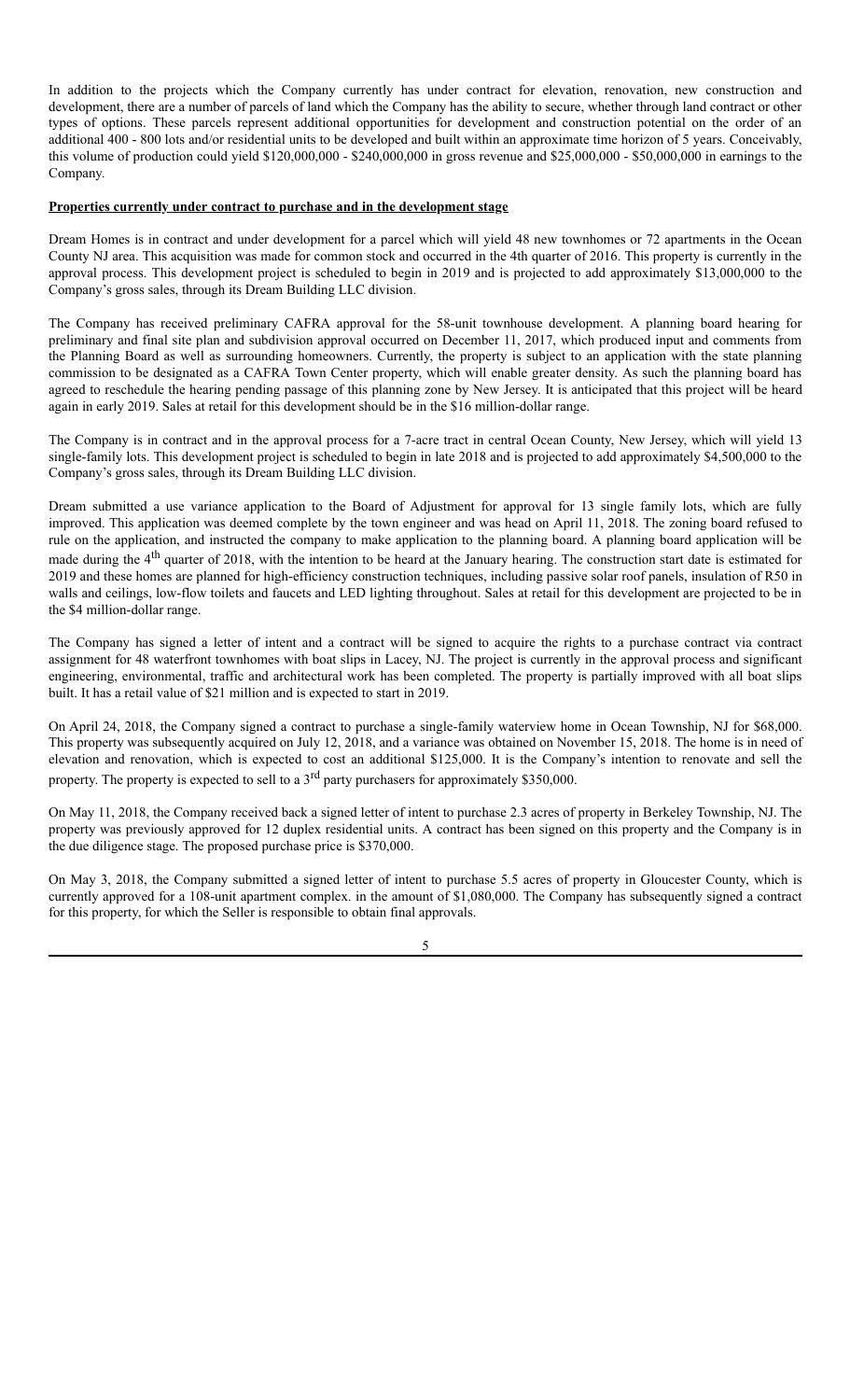On May 17, 2018, the Company submitted a signed contract to purchase a 700 KW property to be developed as a solar farm in Glassboro, NJ. The Company has subsequently signed a contract for this property, for which the Seller is responsible to obtain final approvals.

The purchase price is \$900,000 and the contract is subject to obtaining funding for the solar array as well as a portion of the purchase price. There is also a PPA (power production agreement) in place with a nursing home adjacent to the property, to purchase the entire electrical output for the next 20 years.

## **Properties in discussion with signed letters of intent, not in contract**

A revised 3<sup>rd</sup> letter of intent (LOI) has just been offered to acquire 70 townhouse lots in Ocean County, NJ and it is Management's opinion that this property is moving forward to contract. This property is approved and unimproved. The project is slated to begin in the middle of 2019 and has a retail value of \$17 million.

A signed LOI has been offered to build 80 single family lots in Mickleton, NJ to begin early to middle 2018 with a retail value of \$50 million This property is approved and partially improved.

Discussions have been occurring since December of 2017 and a signed letter of intent has been offered to acquire property to develop 102 townhome units in southern Ocean County, NJ. This property was originally in contract and under development by the Company's management team during the 2006-2009 period, at which time the project was not finalized due to the financial crisis of 2009. As such, a large amount of engineering, environmental, traffic and architectural work has been completed. It is Management's opinion that this property is moving forward to contract. This property is not fully approved and is unimproved. The project is slated to begin in late summer of 2019 and has a retail value of \$23 million.

These 6 new developments with offered, signed letters of intent, as well as the four developments that we have under contract and in development represent over \$108 million in new home construction projects on the books in the near future. This work will occur over the next 3-4 years and is in addition to the elevation/renovation division of the business. Management is very positive about these new developments, as well as the cutting-edge construction technologies being employed to create healthier, safer, more energy efficient homes.

Dream Homes has experienced solid growth in both the new home and elevation divisions, as well as strong additions to our personnel infrastructure, which are just now beginning to bear fruit. Our new Design Center in Point Pleasant has also led to an increase in modular traffic and sales, as well as facilitated and increased client selections throughout our entire region.

For the second year in a row, the Company was again awarded the Ocean County Reader's Choice Best of the Best for 2018 in two categories (Best Custom Modular Builder and Best Home Improvement Contractor), which caused significant new awareness and interest from the public. This has led to increased showroom traffic, completed estimates and signed contracts. Referrals about Dream Homes are also being generated from many industry professionals, such as architects, engineers and attorneys, who've either had clients with abandoned projects or simply want to retain Dream due to superior performance and reliability.

The phrase 'The Region's Most Trusted Builder' accurately describes the Company, which is becoming increasingly well known to homeowners in need of new custom modular and site built homes, elevation & renovation work. The management team has never failed to complete a project in over 24 years in the industry.

The Company's business model over the last year has been focused on increasing the new home and new development portion of our business, until it represents 50% - 70% of our entire revenue stream, from the current level of 20%. New home development has a much greater scalability and growth potential than elevation/renovation work. The Company has enjoyed steady growth in the renovation/elevation portion of the company and anticipates that by year end 2018 each part of the company (new homes and elevation work) will represent 50% of total revenue. By mid-year 2019, new home construction and development should represent over 70% of revenue.

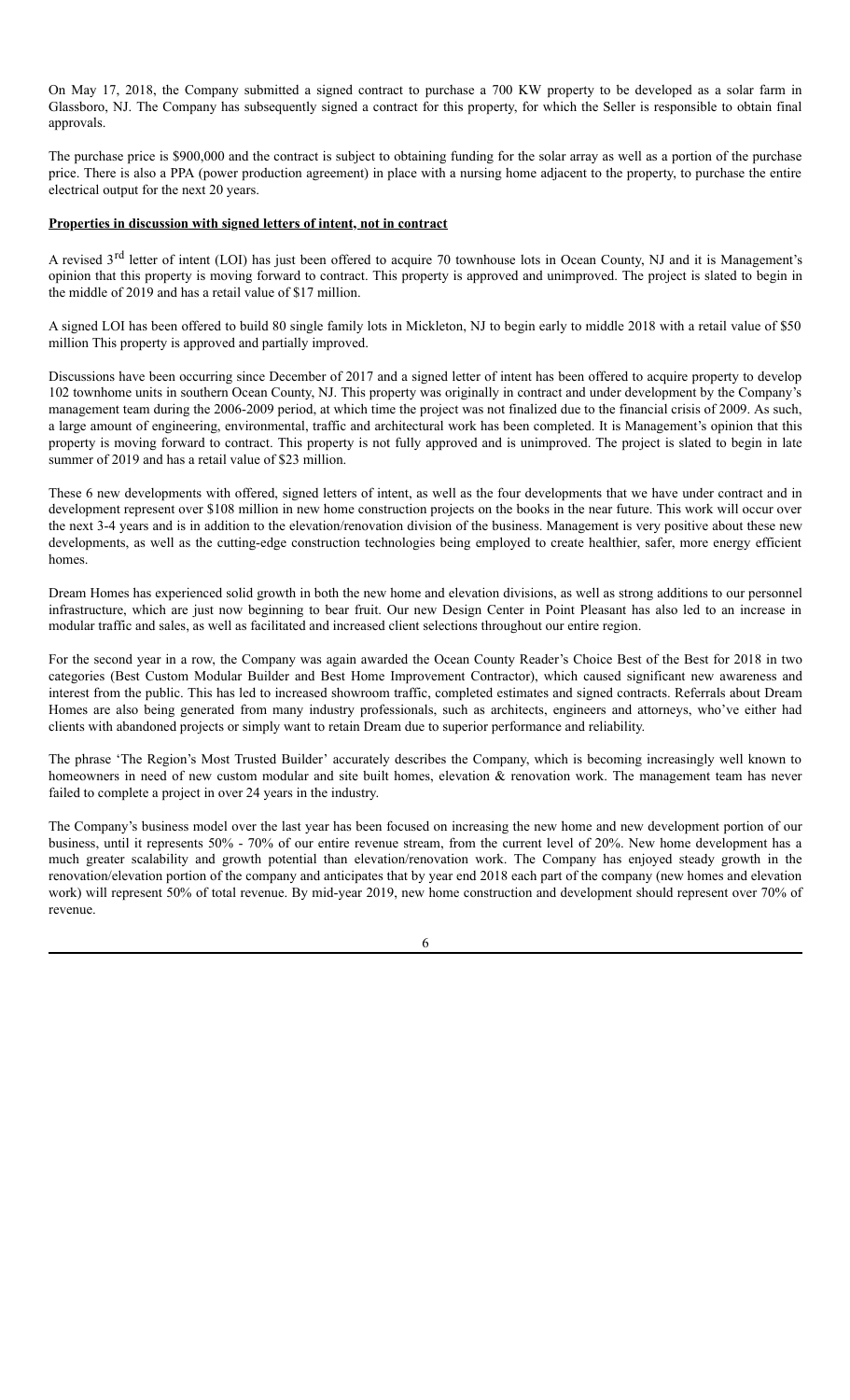Management hopes for steady growth in all segments of the company, since the rebuilding process will occur over the next 15-20 years. The combined total number of homes affected by Storm Sandy that will need to be raised or demolished and rebuilt is in excess of 30,000 homes, of which less than 10,000 have been rebuilt. This remaining combined market for new construction and elevation projects in the Company's market area is estimated to be in the range of \$3.4 billion dollars. The company anticipates being able to efficiently address 5% - 10% of this market. Dream Homes' potential operations include the development and sale of a variety of residential communities, including construction of semi-custom homes, entry-level and first time move-up single-family and multifamily homes.

Additionally, the Company has developed referral networks with 3 major modular companies, from which a dependable and steady stream of leads and prospects has been received over the last 6-month period. Based on these associations, as well as the recent acquisition of the Premier Modular Homes assets and location, it is anticipated that the Custom Modular segment of the business will enjoy significant growth for the foreseeable future.

Since modular home manufacturers will not sell directly to the public, and will only sell to a licensed builder, manufacturers need dependable new home builders to refer their leads. The Company has proven itself to be a valuable trade partner for these 3 manufacturers and has received numerous prospects and leads, some of which have already turned into contracts.

The Company has also recently developed and offered to the market, a modular Add-A-Level in A Day product, which offers a very rapid alternative to traditional renovation and elevation projects. It is anticipated that this product can be scaled easily and offered in a much more diverse market area, due to the limited duration of this type of project.

Among the Company's other assets that are currently held, are the rights to operate the educational construction seminar known as "Dream Homes Nearly Famous Rebuilding Seminar", as well as the informational blog known as the "Dream Homes Rebuilding Blog."

The Nearly Famous Rebuilding Seminar is held bi-monthly, and is a powerful educational tool for homeowners who need of rebuilding or renovations. This seminar has been presented steadily since early 2013, and is designed to educate and assist homeowners in deciphering the confusion about planning and executing complex residential construction projects.

Due to the opportunities afforded by the market conditions, Dream Homes and Development Corporation as well as Dream Building LLC, which operates as a wholly owned subsidiary of Dream, will continue to pursue opportunities in the construction and real estate field, specifically in new home construction, home elevations and renovations.

7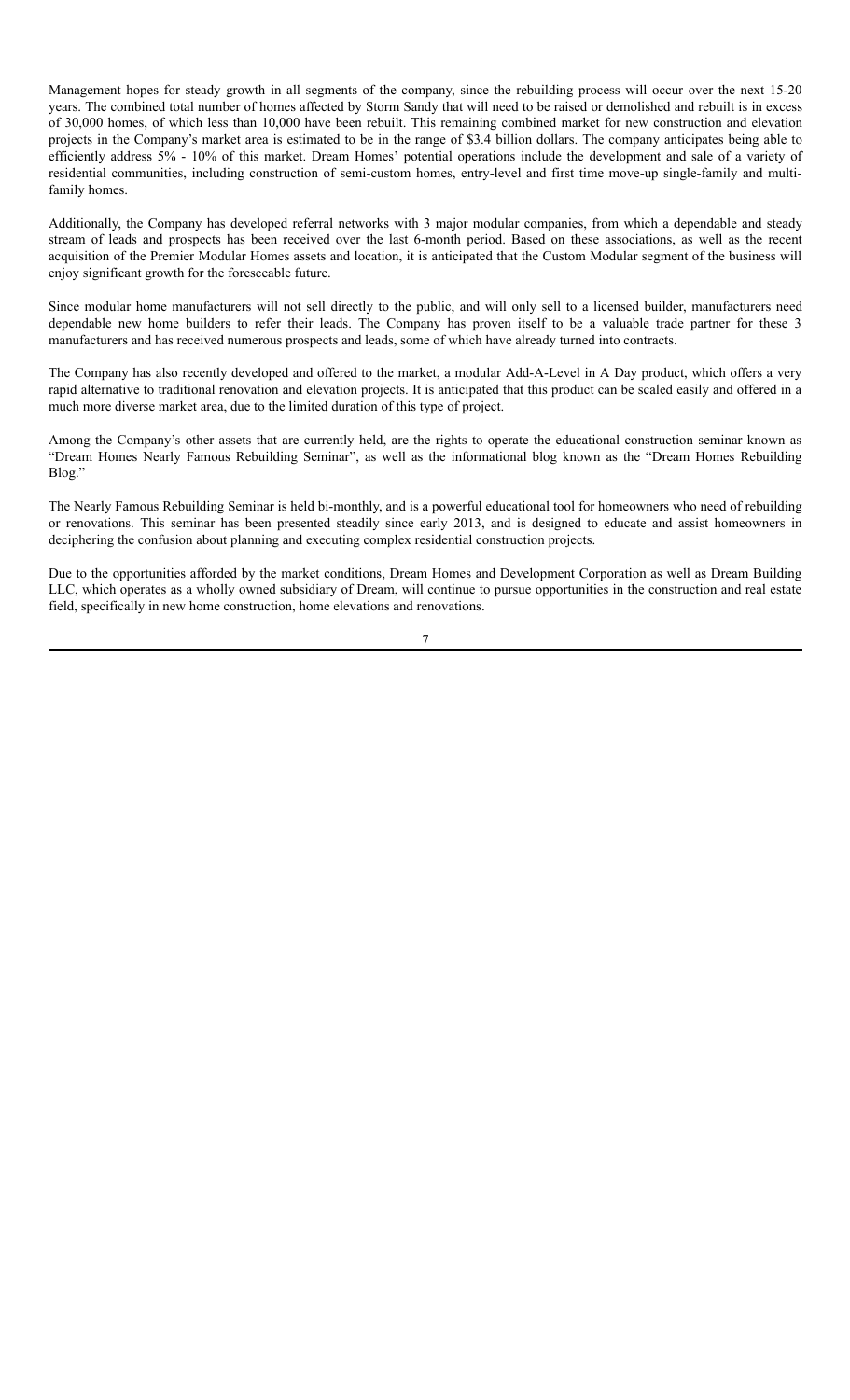## **RESULTS OF OPERATIONS – DREAM HOMES & DEVELOPMENT CORPORATION**

The summary below should be referenced in connection with a review of the following discussion of our results of operations for the nine months ended September 30, 2018 and 2017.

## **CONSOLIDATED STATEMENTS OF OPERATIONS Unaudited**

|                                                                               | Nine months ended<br>September 30, 2018<br>Unaudited |            | Nine months ended<br>September 30, 2017<br>Unaudited |            |
|-------------------------------------------------------------------------------|------------------------------------------------------|------------|------------------------------------------------------|------------|
|                                                                               |                                                      |            |                                                      |            |
| Revenue:                                                                      |                                                      |            |                                                      |            |
| Construction contracts                                                        | S                                                    | 1,927,457  | \$                                                   | 2,321,300  |
| Total revenue                                                                 |                                                      | 1,927,457  |                                                      | 2,321,300  |
| Cost of construction contracts                                                |                                                      | 1,179,785  |                                                      | 1,631,894  |
| Gross profit                                                                  |                                                      | 747,672    |                                                      | 689,406    |
| <b>Operating Expenses:</b>                                                    |                                                      |            |                                                      |            |
| Selling, general and administrative, including stock based compensation of \$ |                                                      |            |                                                      |            |
| 101,964 and \$32,403, respectively                                            |                                                      | 700,535    |                                                      | 598,245    |
| Depreciation expense                                                          |                                                      | 3,684      |                                                      | 1,228      |
| Total operating expenses                                                      |                                                      | 704,219    |                                                      | 599,473    |
| Income from operations                                                        |                                                      | 43,453     |                                                      | 89,933     |
| Other expenses (income):                                                      |                                                      |            |                                                      |            |
| Interest expense                                                              |                                                      |            |                                                      |            |
| Consulting fee income                                                         |                                                      |            |                                                      |            |
| Total other expenses (income)                                                 |                                                      |            |                                                      |            |
| Net income before income taxes                                                |                                                      | 43,453     |                                                      | 89,933     |
| Provision for income tax (expense)                                            |                                                      |            |                                                      | (16, 327)  |
| Net income                                                                    |                                                      | 43,453     | $\mathbf{\hat{S}}$                                   | 73,606     |
| Basic and diluted income per common share                                     | \$                                                   | .00        | \$                                                   | .00.       |
| Weighted average common shares outstanding-basic and diluted                  |                                                      | 24,200,993 |                                                      | 24,902,987 |

#### **Results of Operations - Comparison for the nine months ended September 30, 2018 and 2017.**

#### *Revenues*

For the nine months ended September 30, 2018 and 2017, revenues were \$1,927,457 and \$2,321,300 respectively. The decrease in revenue of \$393,843, was due to weather and other working conditions.

## *Cost of Sales*

For the nine months ended September 30, 2018 and 2017, cost of construction contracts were \$1,179,785 and \$1631,894, respectively. This decrease of \$452,109 was due mainly to less production.

## *Operating Expenses*

Operating expenses increased \$104,746 from \$599,473 in 2017 to \$704,219 in 2018. The increase is mainly attributable to warrant expense of \$86,774, that wasn't established in the first quarter of 2017, and an increase in sales commissions of \$59,022.

## **Liquidity and Capital Resources**

As of September 30, 2018 and December 31, 2017, our cash balance was \$165,901 and \$244,684, respectively, total assets were \$840,805 and \$678,845, respectively, and total current liabilities amounted to \$504,562 and \$543,547, respectively, including loans payable to related parties of \$54,743 and \$14,743, respectively. As of September 30, 2018 and December 31, 2017, the total stockholders' equity was \$336,243 and \$270,097, respectively. We may seek additional capital to fund potential costs associated with expansion and/or acquisitions.

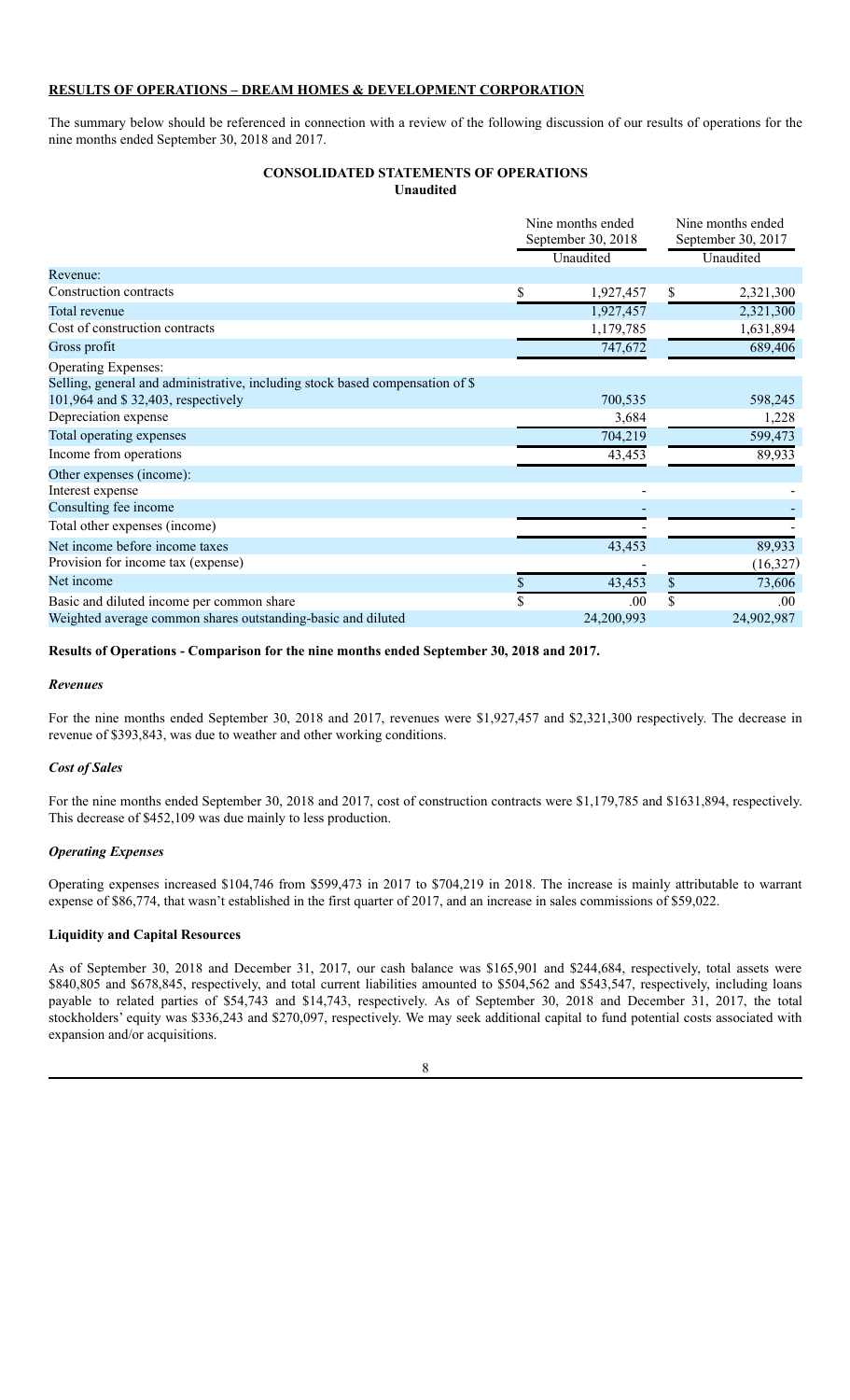## *Inflation*

The impact of inflation on the costs of our company, and the ability to pass on cost increases to its subscribers over time is dependent upon market conditions. We are not aware of any inflationary pressures that have had any significant impact on our operations since inception, and we do not anticipate that inflationary factors will have a significant impact on future operations.

## **OFF-BALANCE SHEET ARRANGEMENTS**

We do not maintain off-balance sheet arrangements nor do we participate in non-exchange traded contracts requiring fair value accounting treatment.

## <span id="page-29-0"></span>**Item 3. Quantitative and Qualitative Disclosures About Market Risk.**

Not applicable.

## <span id="page-29-1"></span>**Item 4. Controls and Procedures.**

## *Disclosure Controls and Procedures*

The Company has adopted and maintains disclosure controls and procedures that are designed to provide reasonable assurance that information required to be disclosed in the reports filed under the Exchange Act, such as this Form 10-Q, is collected, recorded, processed, summarized and reported within the time periods specified in the rules of the Securities and Exchange Commission. The Company's disclosure controls and procedures are also designed to ensure that such information is accumulated and communicated to management to allow timely decisions regarding required disclosure. As required under Exchange Act Rule 13a-15, the Company's management, including the Principal Executive Officer and Principal Financial Officer, has conducted an evaluation of the effectiveness of disclosure controls and procedures as of the end of the period covered by this report. Based upon that evaluation, the Company's President concluded that the Company's disclosure controls and procedures are not effective to ensure that information required to be disclosed by the Company in the reports that the Company files or submits under the Exchange Act, is recorded, processed, summarized and reported, within the time periods specified in the SEC's rules and forms, and that such information is accumulated and communicated to the Company's management, including the Company's President, as appropriate, to allow timely decisions regarding required disclosure.

## **PART II - OTHER INFORMATION**

## <span id="page-29-3"></span><span id="page-29-2"></span>**Item 1. Legal Proceedings.**

None.

<span id="page-29-4"></span>**Item 2. Unregistered Sales of Equity Securities and Use of Proceeds.**

None ..

<span id="page-29-5"></span>**Item 3. Defaults upon Senior Securities.**

None.

<span id="page-29-6"></span>**Item 4. Mine Safety Disclosure**

Not Applicable.

## <span id="page-29-7"></span>**Item 5. Other Information.**

None.

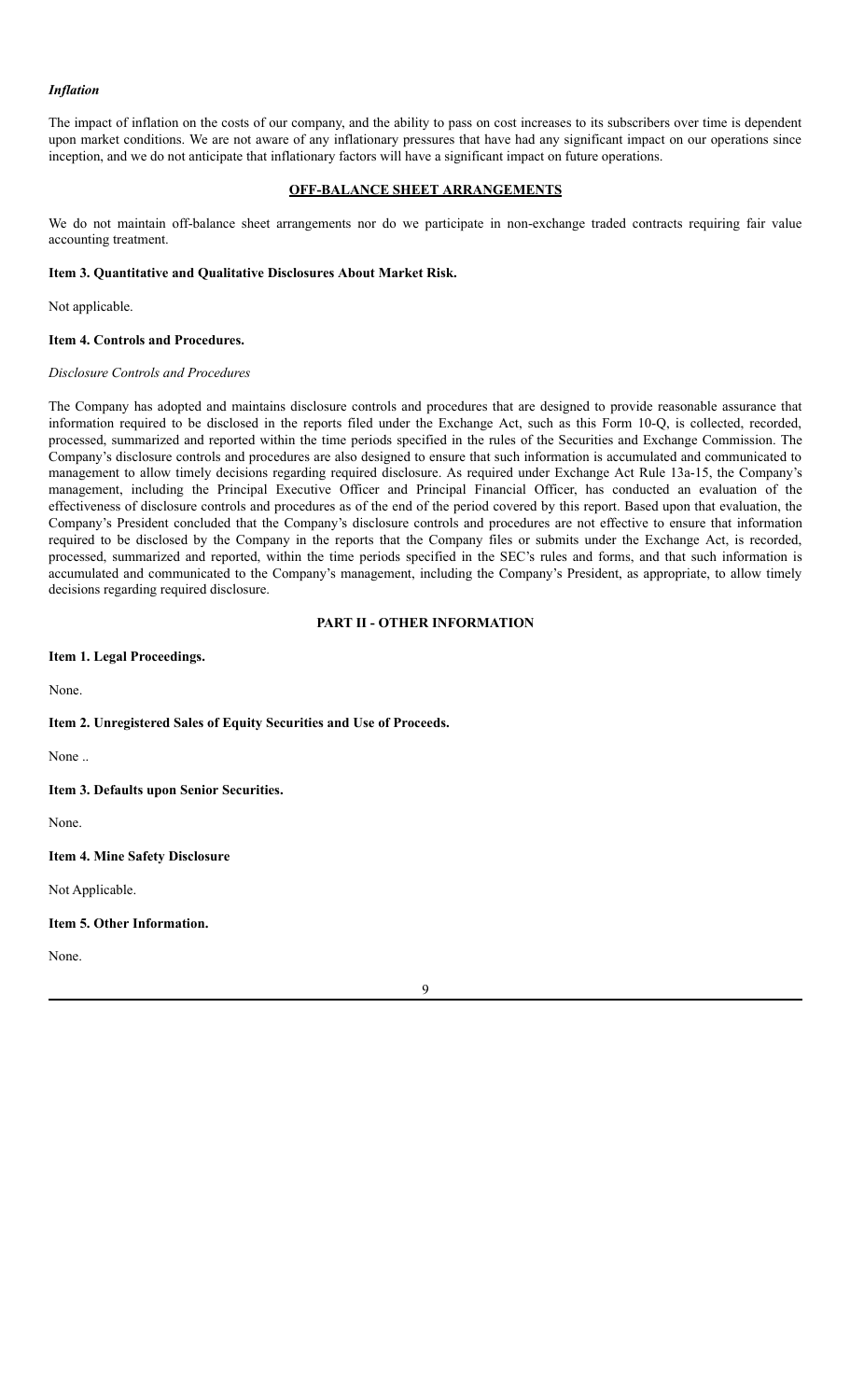## <span id="page-30-0"></span>**Item 6. Exhibits.**

## **The following exhibits are included with this filing:**

- 3.1\* Articles of [Incorporation](http://www.sec.gov/Archives/edgar/data/1518336/000151833611000003/exhibit_3articlesofincorpora.htm) (Form S-1 Registration No. 333-174674 filed June 2, 2011).
- 3.2\* By-laws (Form S-1 [Registration](http://www.sec.gov/Archives/edgar/data/1518336/000151833611000003/bylaws.htm) No. 333-174674 filed June 2, 2011).
- 4.1\* Specimen Stock Certificate (Form S-1 [Registration](http://www.sec.gov/Archives/edgar/data/1518336/000151833611000003/ex4samplestockcert.htm) No. 333-174674 filed June 2, 2011).
- 10.1\* Intellectual Property Purchase Agreement (Form S-1 [Registration](http://www.sec.gov/Archives/edgar/data/1518336/000151833611000003/agreementwithterrareip.htm) No. 333-174674 filed June 2, 2011).
- 10.2\* Consulting Agreement with William [Kazmierczak](http://www.sec.gov/Archives/edgar/data/1518336/000151833611000003/ex_101kazmierczackagreement0.htm) 5-22-2010 (Form S-1 Registration No. 333-174674 filed June 2, 2011).
- 31.1 [Sarbanes-Oxley](http://compliance-sec.com/secfilings/company/VRTR/link_files/2019/09-23-2019/Form10QA(09-23-2019)DreamHomesandDevelopment/ex31-1.htm) Section 302 certification by Vincent Simonelli
- 32.2 [Sarbanes-Oxley](http://compliance-sec.com/secfilings/company/VRTR/link_files/2019/09-23-2019/Form10QA(09-23-2019)DreamHomesandDevelopment/ex32-2.htm) Section 906 certification by Vincent Simonelli
- \* Previously filed and Incorporated by reference.

10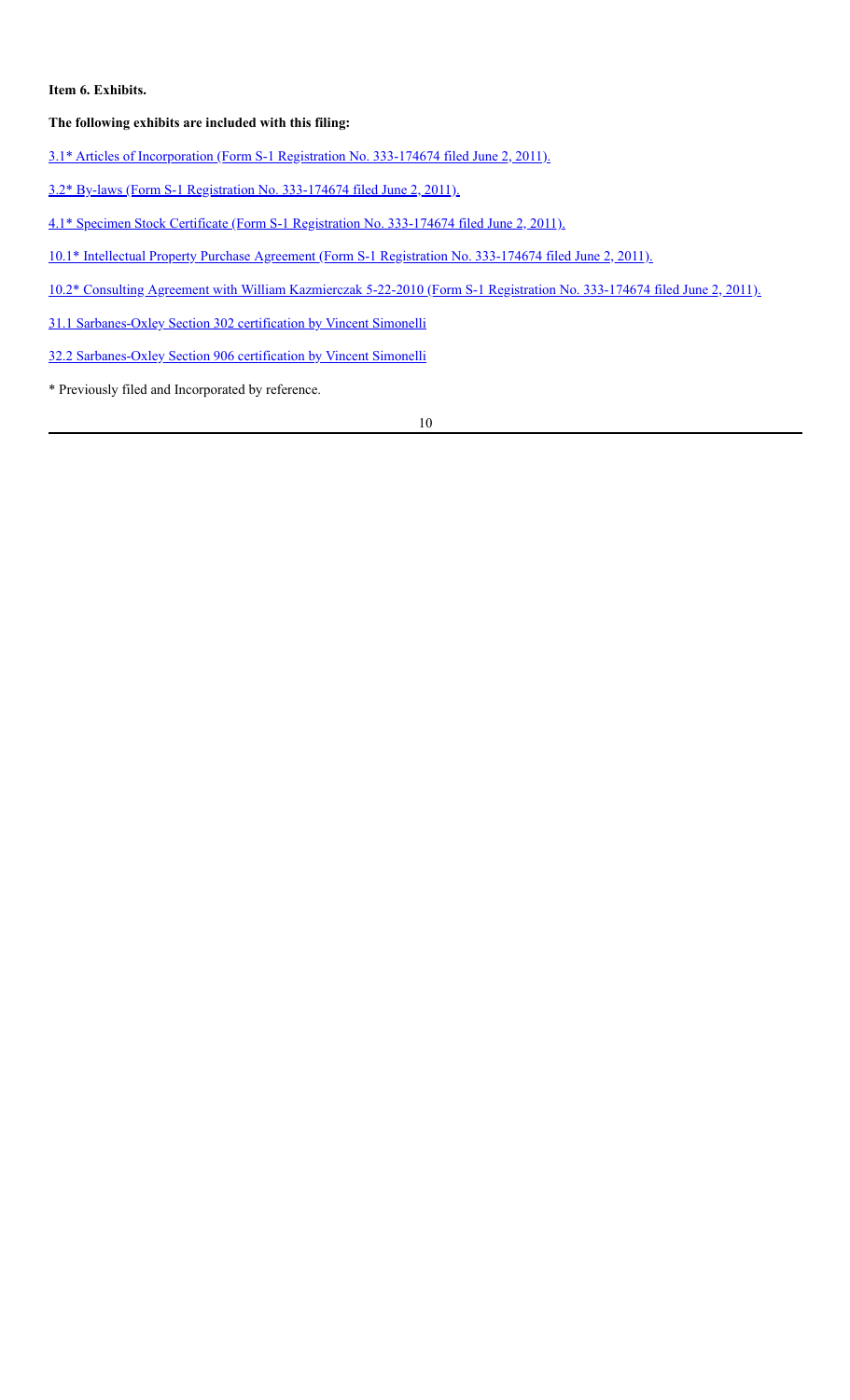## **SIGNATURES**

<span id="page-31-0"></span>Pursuant to the requirements of Section 13(a) or 15(d) of the Securities Exchange Act of 1934, the Registrant has duly caused this report to be signed on behalf by the undersigned; duly authorized.

## Date: September 23, 2019 **Dream Homes & Development Corporation**

By:*/s/ Vincent Simonelli* Vincent Simonelli Chief Executive Officer and Chief Financial Officer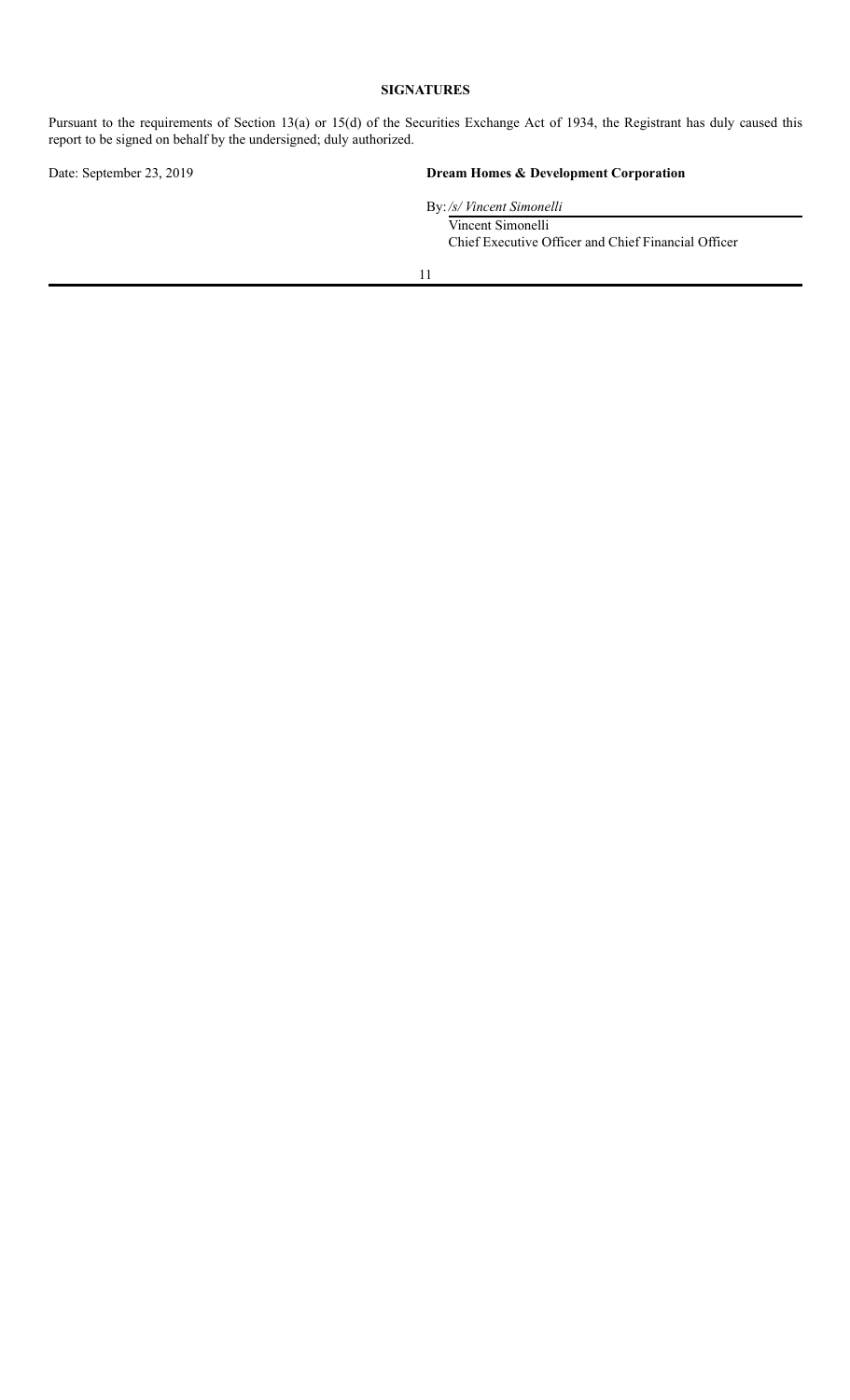## **CERTIFICATIONS**

I, Vincent C. Simonelli, certify that:

1. I have reviewed this quarterly report of Dream Homes & Development Corporation.;

2. Based on my knowledge, this report does not contain any untrue statement of a material fact or omit to state a material fact necessary to make the statements made, in light of the circumstances under which such statements were made, not misleading with respect to the period covered by this report;

3. Based on my knowledge, the financial statements, and other financial information included in this report, fairly present in all material respects the financial condition, results of operations and cash flows of the issuer as of, and for, the periods presented in this report;

4. The issuer's other certifying officer(s) and I are responsible for establishing and maintaining disclosure controls and procedures (as 4efined in Exchange Act Rules 13a-15(e) and 15d-15(e)) and internal control over financial reporting (as defined in Exchange Act Rules 13a-15(f) and 15d-15(f)) for the issuer and have:

(a) Designed such disclosure controls and procedures, or caused such disclosure controls and procedures to be designed under our supervision, to ensure that material information relating to the issuer, including its consolidated subsidiaries, is made known to us by others within those entities, particularly during the period in which this report is being prepared;

(b) Designed such internal control over financial reporting, or caused such internal control over financial reporting to be designed under our supervision, to provide reasonable assurance regarding the reliability of financial reporting and the preparation of financial statements for external purposes in accordance with generally accepted accounting principles;

(c) Evaluated the effectiveness of the issuer's disclosure controls and procedures and presented in this report our conclusions about the effectiveness of the disclosure controls and procedures, as of the end of the period covered by this report based on such evaluation; and

(d) Disclosed in this report any change in the issuer's internal control over financial reporting that occurred during the issuer's most recent fiscal quarter (the issuer's fourth fiscal quarter in the case of an annual report) that has materially affected, or is reasonably likely to materially affect, the issuer's internal control over financial reporting; and

5. The issuer's other certifying officer(s) and I have disclosed, based on our most recent evaluation of internal control over financial reporting, to the issuer's auditors and the audit committee of the issuer's board of directors (or persons performing the equivalent functions):

(a) All significant deficiencies and material weaknesses in the design or operation of internal control over financial reporting which are reasonably likely to adversely affect the issuer's ability to record, process, summarize and report financial information; and

(b) Any fraud, whether or not material, that involves management or other employees who have a significant role in the issuer's internal control over financial reporting.

Date: September 23, 2019

*/s/ Vincent C. Simonelli* CEO and CFO